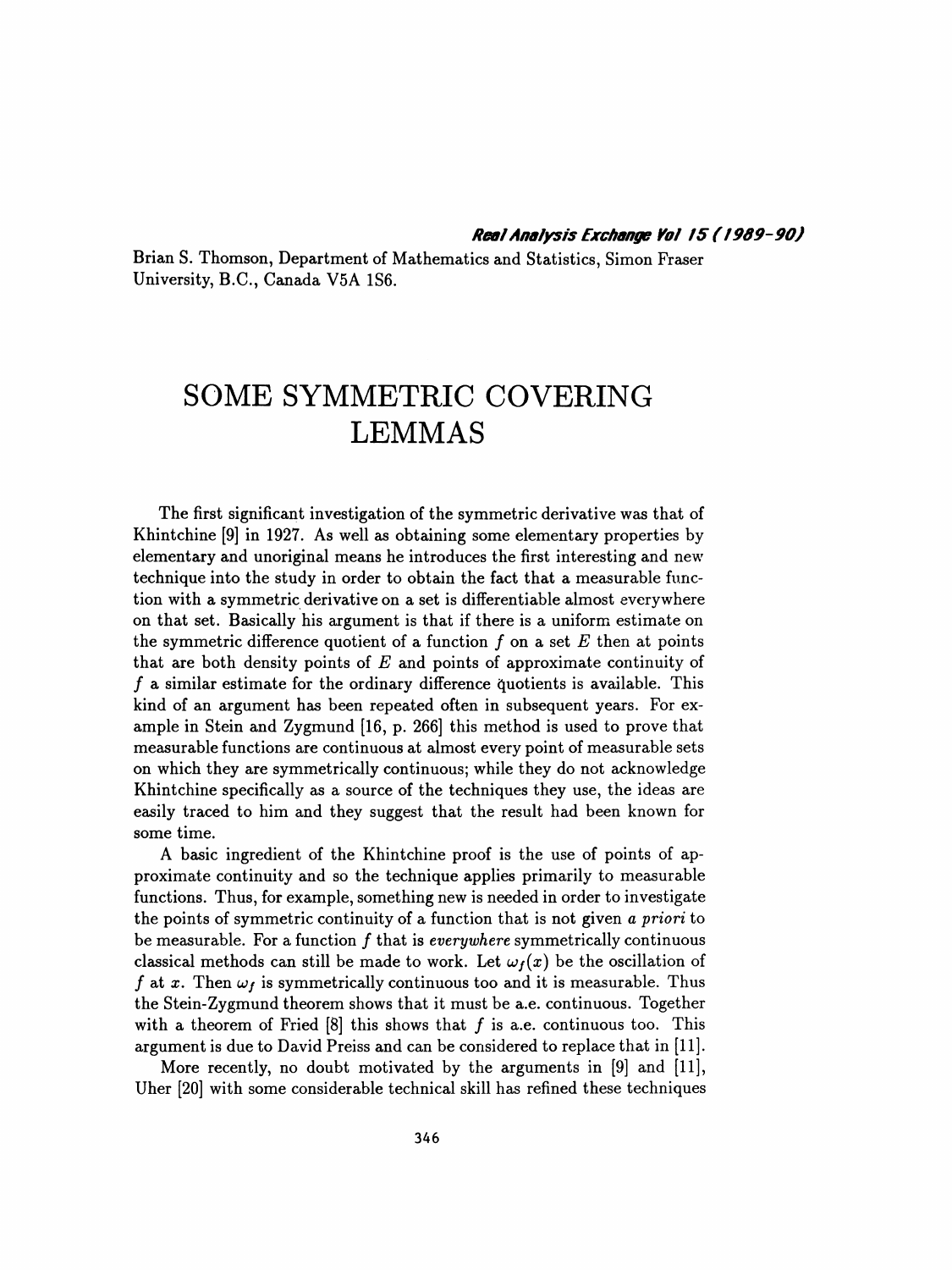further still in order to give apparently definitive answers to questions of this nature in the study of symmetric continuity and symmetric derivatives. In this article we wish to introduce (or re-introduce) the reader to these argu ments by presenting them in the form of covering lemmas, thus continuing the program suggested in [17] and [13]. Among the applications considered are some well known theorems as well as a few that seem to be new. The proofs are given in separate sections later in the article.

# 1 Covering relations

We have elsewhere in this Exchange ([17], [13]) defined a *symmetric full cover* on the real line to mean a collection  $S$  of closed intervals with the property that for every real x there is a  $\delta(x) > 0$  so that

$$
[x-h,x+h]\in\mathcal{S}
$$

for every  $0 < h < \delta(x)$ . Such a notion evidently arises naturally in a study of symmetric limits. For example if a function  $f$  is everywhere symmetrically continuous then the collection of intervals

$$
\{[a,b]:|f(b)-f(a)|<\epsilon\}
$$

is a symmetric full cover of the real line for every  $\epsilon > 0$ .

 There are some technical problems in adopting this definition that are resolved by a slight shift of viewpoint. It is traditional in derivation theory to convert notions of interval functions by considering an interval function  $[a, b] \rightarrow h([a, b])$  as instead a function of two variables  $h(a, b)$  defined in the plane  $\mathbb{R}^2$ . Then the interval [a, b] corresponds to the planar point  $(a, b)$  and limit processes on the line correspond to limit process in the plane. If we wish to focus only on symmetric type limit processes it is often more natural to associate the interval  $[a, b]$  more closely with its midpoint by selecting the point  $((a + b)/2, (b - a)/2)$  to represent this interval. Thus we think of the scheme

$$
(x,h)\longleftrightarrow [x-h,x+h]
$$

OT

$$
[a,b]\longleftrightarrow ((a+b)/2,(b-a)/2).
$$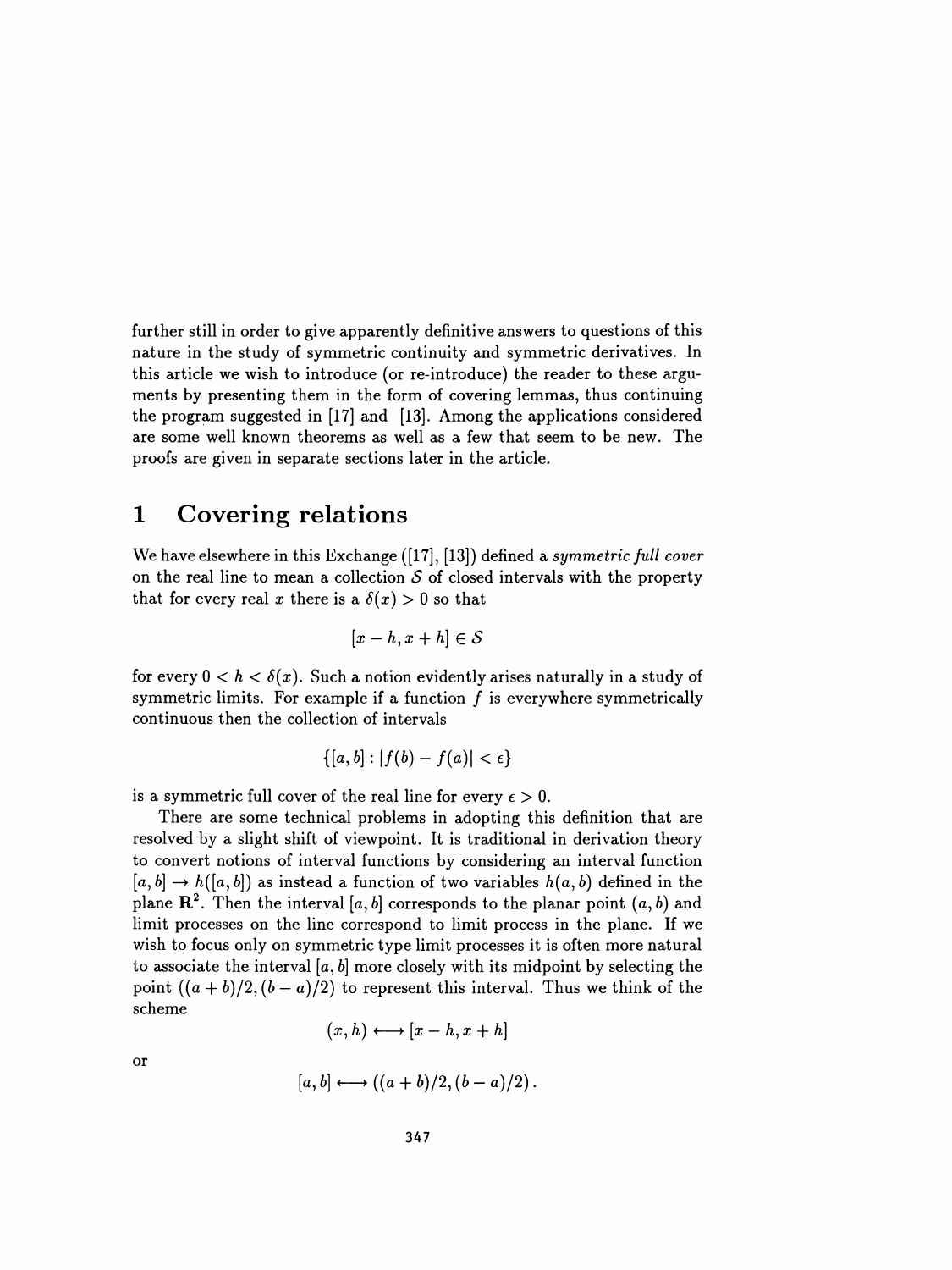The point  $(x, h)$  is the vertex of an isoceles right-angled triangle whose hypotenuse is the interval  $[x - h, x + h]$  on the x-axis. We say  $(x, h)$  is the vertex for the interval  $[x - h, x + h]$  and that the interval  $[x - h, x + h]$  and the vertex  $(x, h)$  are associated.

Thus we convert from collections of intervals to subsets of  $\mathbb{R}^2$  but retain the notion of coverings. Occasionally we refer to subsets of  $\mathbb{R}^2$  as vertex sets. We shall allow vertex sets to contain points below the x-axis; the point  $(x, h)$ with  $h < 0$  can still play a role in some of our definitions and will usually indicate that the interval  $[x + h, x - h]$  is traversed in the reverse direction in some sense.

**Definition 1** A set  $V \subset \mathbb{R}^2$  is said to be a full symmetric cover for a set  $E\subset\mathbf{R}$  provided that for every  $x\in E$  there is a positive number  $\delta(x)$  so that

$$
0 < t < \delta(x) \Longrightarrow (x,t) \in V.
$$

 In order for a convenient expression of our covering theorems we require a notation for a theorem like that in [13] in terms of the vertex set. If we wish to have partitions such as

$$
a = x_0 < x_1 < \ldots < x_{n-1} < x_n = b
$$

we can adopt the following scheme.

**Definition 2** Let  $V \subset \mathbb{R}^2$  be a vertex set and a and b real numbers. We write

$$
V:a\rightsquigarrow b
$$

if there is a finite sequence of numbers  $\{x_0, x_1, \ldots, x_{n-1}, x_n\}$  so that  $a = x_0$ ,  $b = x_n$  and each pair

$$
((x_{i+1}+x_i)/2,(x_{i+1}-x_i)/2) \in V.
$$

If the sequence may be chosen increasing (i.e.  $a = x_0 < x_1 < \ldots <$  $x_{n-1} < x_n = b$ ) then we say that V allows a partition of the interval [a, b]. Note that in the definition each of the transitions  $x_i \rightarrow x_{i+1}$  is obtained by a reflection about the midpoint, above which the vertex point must belong to V. If  $x_i > x_{i+1}$  then this reflection goes backwards and requires, in this definition, that the vertex point in  $V$  lie in the lower half plane below the midpoint.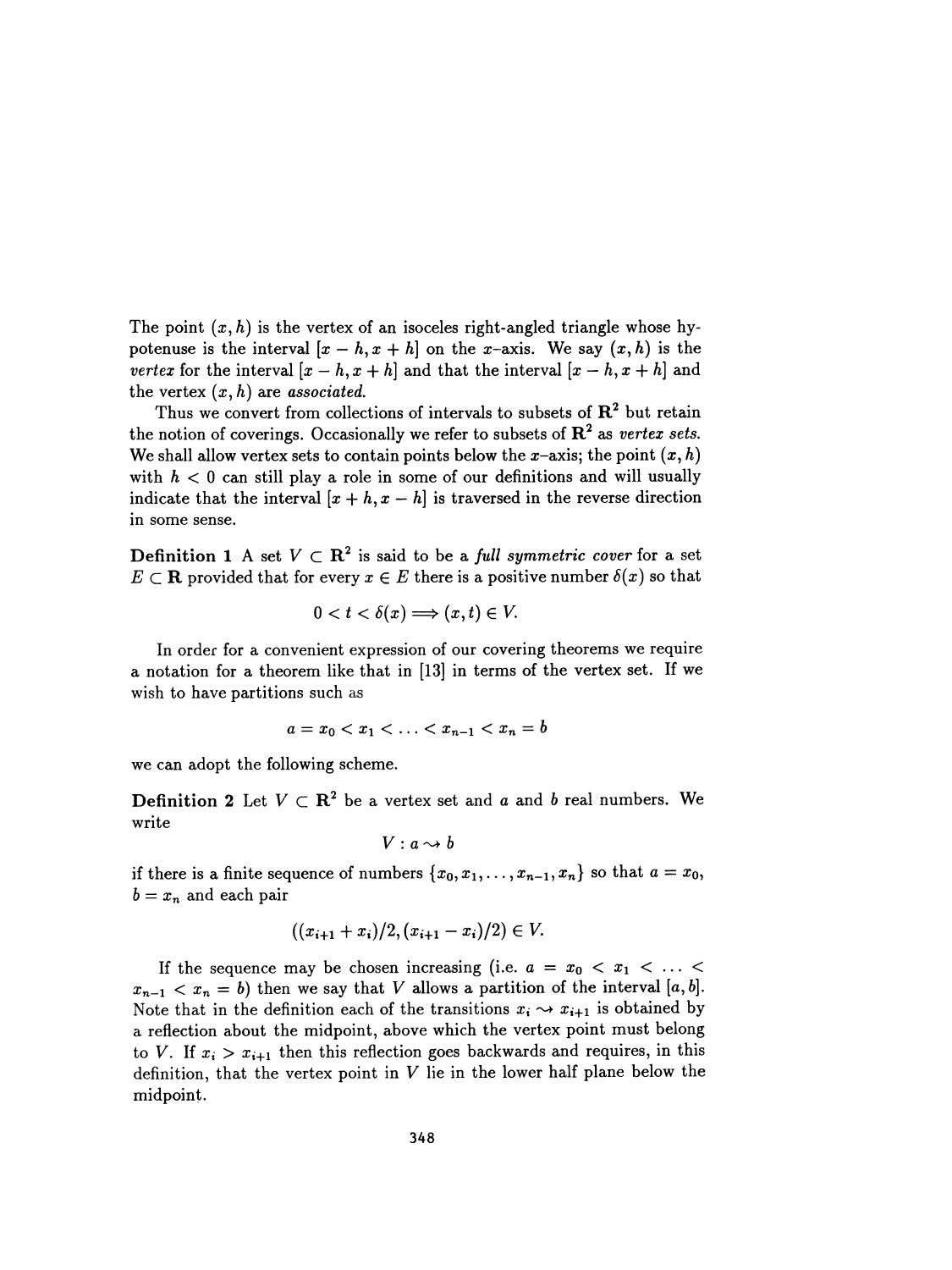# 2 Density covering lemmas

 The classical theorem of Khintchine [9, p. 217] was the first in a series of studies devoted to investigating the fundamental properties of measurable functions on which a symmetry condition is imposed; it was proved there that a measurable function that is symmetrically differentiable on a set must be almost everywhere in that set differentiable in the ordinary sense. The geometrical arguments involved in the proof of that theorem may be (over simply) described as noting that a symmetric covering relation that holds uniformly on some set  $E$  imposes strong conditions at the density points of E. Similar ideas have reappeared in later works, for example in [16], [2, Lemma 1, p. 17] and [20, Lemma 2, pp. 426-427].

 We can present the essence of these arguments as a single covering lemma involving the density points of a set on which some uniform covering relation is given; because the idea is implicit in the article of Khintchine [9] we shall attribute the lemma to him.

 We follow Uher [20] in presenting this in both a measure density and a category density version using the same arguments. For the measure theoretic version the notation  $d(E)$  denotes the set of (exterior) density points of  $E$ ; that is to say

$$
d(E) = \left\{ x : \lim_{h \to 0} \frac{|E \cap (x-h, x+h)|}{2h} = 1 \right\}.
$$

In the category version we take, as in [20],

$$
c(E) = \mathbf{R} \setminus \text{Closure}\left(\bigcup \left\{(a,b) : (a,b) \cap E \text{ is first category}\right\}\right).
$$

 (Note that this set is somewhat smaller than the analogous notion in [10, p. 83] being, in the language of that treatise, the interior of the set of points of second category.) In the statements of the lemmas and in their proofs we write  $b(E)$  to denote either  $d(E)$  the set of density points of E or, alternatively,  $c(E)$  the set of category density points of E. With either interpretation we have the following covering lemma that it is appropriate to attribute to Khintchine.

**Lemma 3 (Khintchine)** Let  $E \subset \mathbb{R}$ ,  $V \subset \mathbb{R}^2$  and  $\eta > 0$ . We suppose that

$$
x\in E,\ \ 0
$$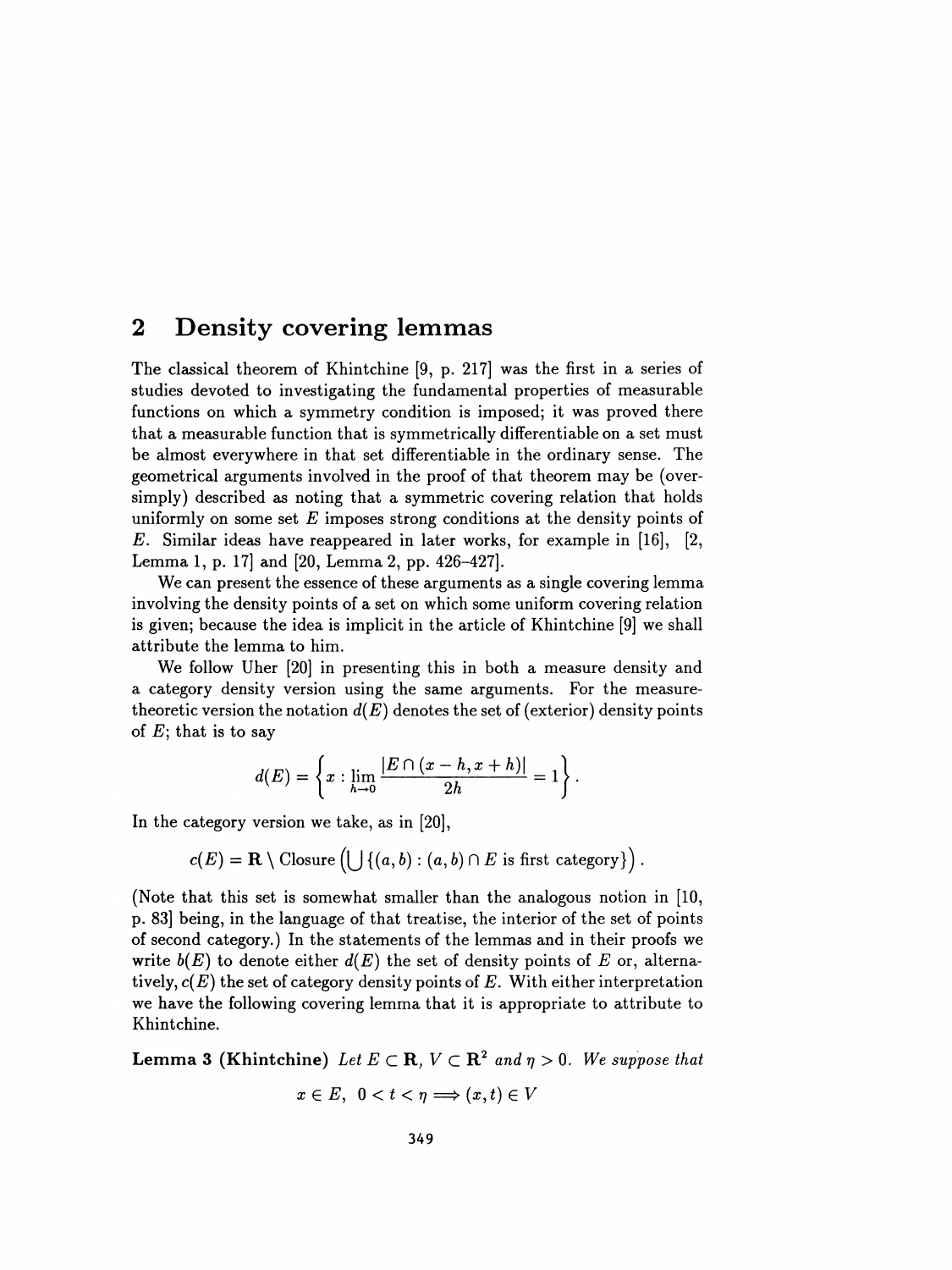and that  $z \in b(E)$ . Then there is a positive number  $\delta$  so that for every point  $0 < |z - x| < \delta$  there is a set  $A = A(x)$  with  $z \in b(A)$  such that for all  $a \in A$ 

$$
z < a < x \Longrightarrow V : a \rightsquigarrow x
$$

and

$$
z > a > x \Longrightarrow V : x \rightsquigarrow a
$$

by two reflections in V.

 The covering argument of Lemma 3 has been used in some form frequently in the literature. For the most part it is limited in usefulness to obtaining the properties of measurable functions. In order to remove the measurability assumption far more subtle geometrical arguments are needed. The most penetrating analysis has been provided by Uher in his articles [19] and [20]. We present here the main covering argument of Uher (from [20, Lemma 1, pp. 423-426]) in the form of a covering lemma which has a number of im portant applications. As before for any set E let  $b(E)$  denote either  $d(E)$ the set of density points of  $E$  or, alternatively,  $c(E)$  the set of "category density " points of E. In the statement of the theorem if  $b(E) = c(E)$  then the phrase for "for almost every point  $x \in b(E)$ " must be interpreted in the category sense, i.e. as "for all but a first category subset of  $c(E)$ ". Under either of these interpretations we have the following theorem which is directly attributable to Uher.

Lemma 4 (Uher) Let  $E \subset \mathbf{R}$ ,  $V_1, V_2 \subset \mathbf{R}^2$  and  $\eta > 0$ . We suppose that  $V = V_1 \cup V_2$ , that

$$
x\in E,\ \ 0
$$

and for almost every point  $x \in b(E)$  there is a positive number  $\delta(x)$  so that either

$$
0
$$

or alternatively

$$
0 > t > -\delta(x) \Longrightarrow (x, t) \in V_2.
$$

Then for any  $z \in b(E)$  there is a neighborhood U of z (which depends only on z, E and  $\eta$ ) so that for any  $x \in U$ 

$$
z < x \Longrightarrow V : z \leadsto x
$$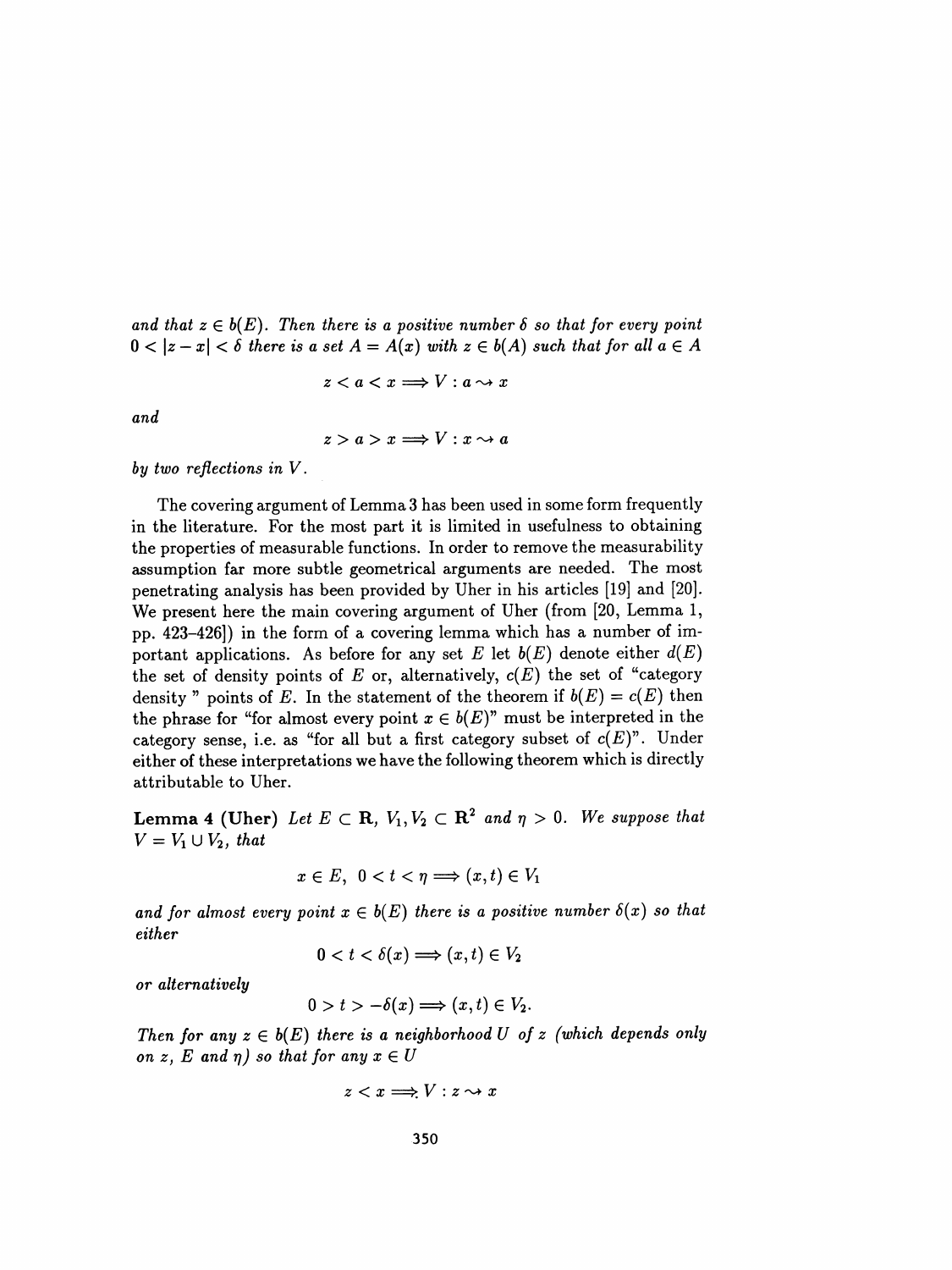and

$$
x < z \Longrightarrow V : x \leadsto z
$$

by three reflections in  $V_1$  and two in  $V_2$ .

# 3 Applications

### 3.1 Some preliminaries

 We shall require a number of weak continuity conditions in our study. The following definition is a version of two forms of continuity known in the literature as qualitative-continuity and quasi- continuity. (For these notions, due to S. Marcus and S. Kempisty respectively, see [18, p. 21 and p. 26].) Remember that  $c(A)$  denotes the set of category density points defined in the preceding section.

**Definition 5** A function  $f$  is said to be quasi-qualitatively continuous (or simply qq-continuous) at a point x if

$$
\{y:|f(x)-f(y)|<\epsilon\}\cap A\neq\emptyset
$$

for every positive number  $\epsilon$  and for every set A with  $x \in c(A)$ .

In order to better understand the notion recall that in order for  $f$  to be continuous at a point x then for every  $\epsilon > 0$  the set

$$
\{y:|f(x)-f(y)|<\epsilon\}
$$

contains an open interval about x. In order for  $f$  to be quasi-continuous there that set must contain an open subinterval of every neighborhood of x. In order for f to be qualitatively continuous it must be residual in an open interval about x. Finally then in order for  $f$  to be qq-continuous there it must be residual in some open subinterval of every neighborhood of  $x$ . Our only applications of this notion will use the observation that if  $f$  is  $qq$ -continuous at a point x and the point x belongs to  $c(A)$  then there is a sequence of points  $a_n \in A$  with  $a_n \to x$  and  $f(a_n) \to f(x)$ .

 The notion of qq-continuity while formally apparently very weak is equiv alent to the property of Baire. We prefer to use the "weaker" version in the statements of the theorems that require some kind of continuity, but it is well to keep in mind that we have not obtained stronger results.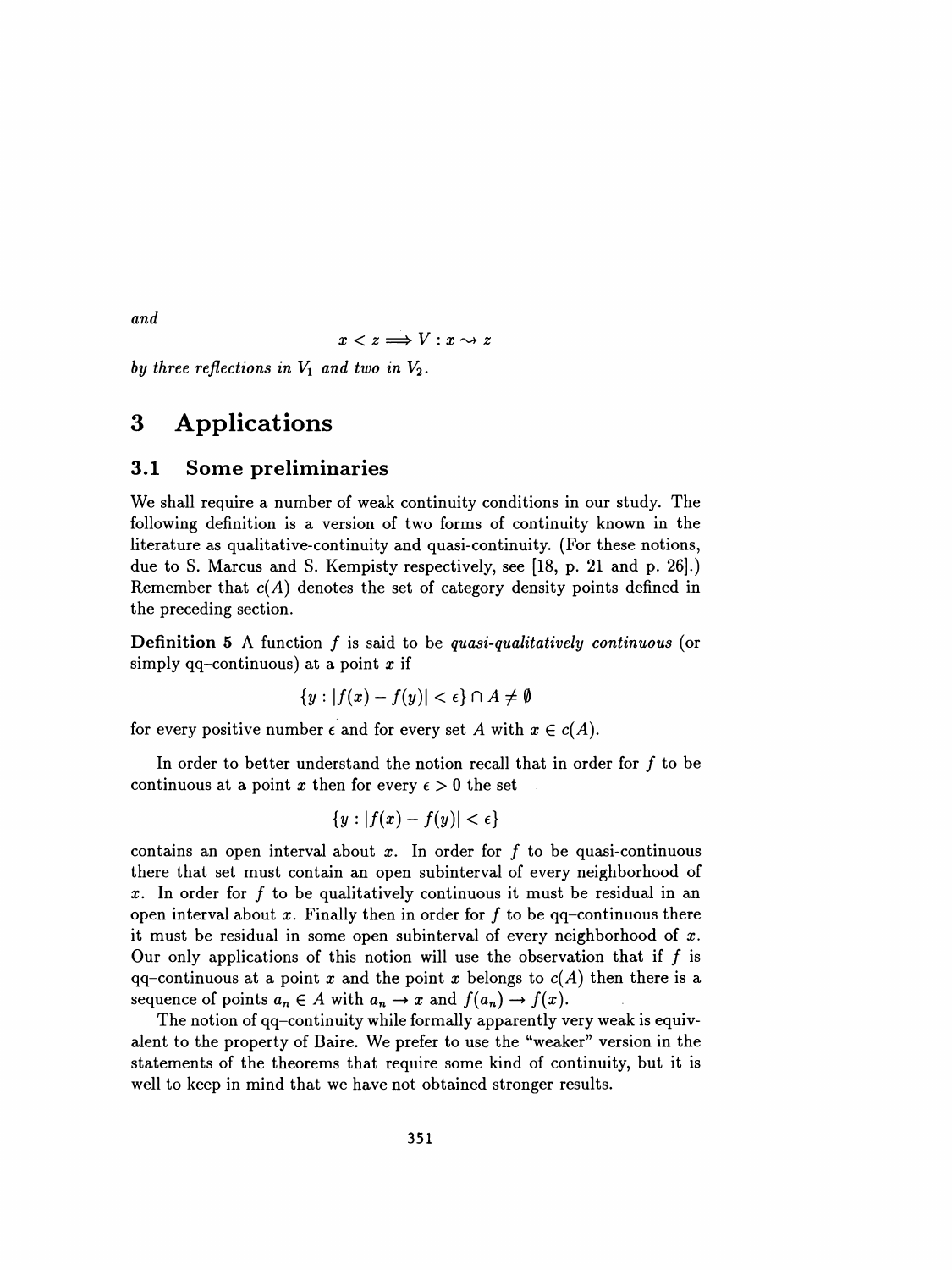**Theorem 6** A function f has the property of Baire if and only if it is  $qq$ continuous everywhere excepting a set of the first category.

 In fact the proof will show that a function that is qq-continuous at every point of a dense set must have the property of Baire. The notion of qq continuity suggests that we should require also a similar weakening of the notion of approximate continuity.

**Definition 7** A function  $f$  is said to be quasi-approximately continuous (or simply qa-continuous) at  $x$  if

$$
\{y:|f(x)-f(y)|<\epsilon\}\cap A\neq\emptyset
$$

for every positive number  $\epsilon$  and for every set A with  $x \in d(A)$ .

 We shall use this terminology since it allows a parallel development be tween the measure-theoretic and category-theoretic versions of certain the orems. However, again, it should be noted that this formally weaker re quirement than approximate continuity is almost everywhere the same as the stronger requirement. A function is measurable if and only if it is almost everywhere approximately continuous; the same is true for qa-continuity.

**Theorem 8** A function  $f$  is measurable if and only if it is almost everywhere qa-continuous.

 The proof will show moreover that a function that is qa-continuous at the points of a set of full outer measure must be measurable.

#### 3.2 Local symmetry

 There was a query posted in an early issue of this Exchange (see [6]) whether a set (or function) that is everywhere locally symmetric need be measurable. In view of Charzynski's theorem ([4]) this property, which is more severe than the property of that theorem, would require that such a function is even continuous everywhere excepting a scattered set. As Davies [5] and Ruzsa [14] pointed out in the next issue of the Exchange a sharper result than this is possible: such a function is constant off of a closed countable set.

 If we ask instead what is the nature of the set of points at which an arbitrary function might be locally symmetric the two covering Lemmas 3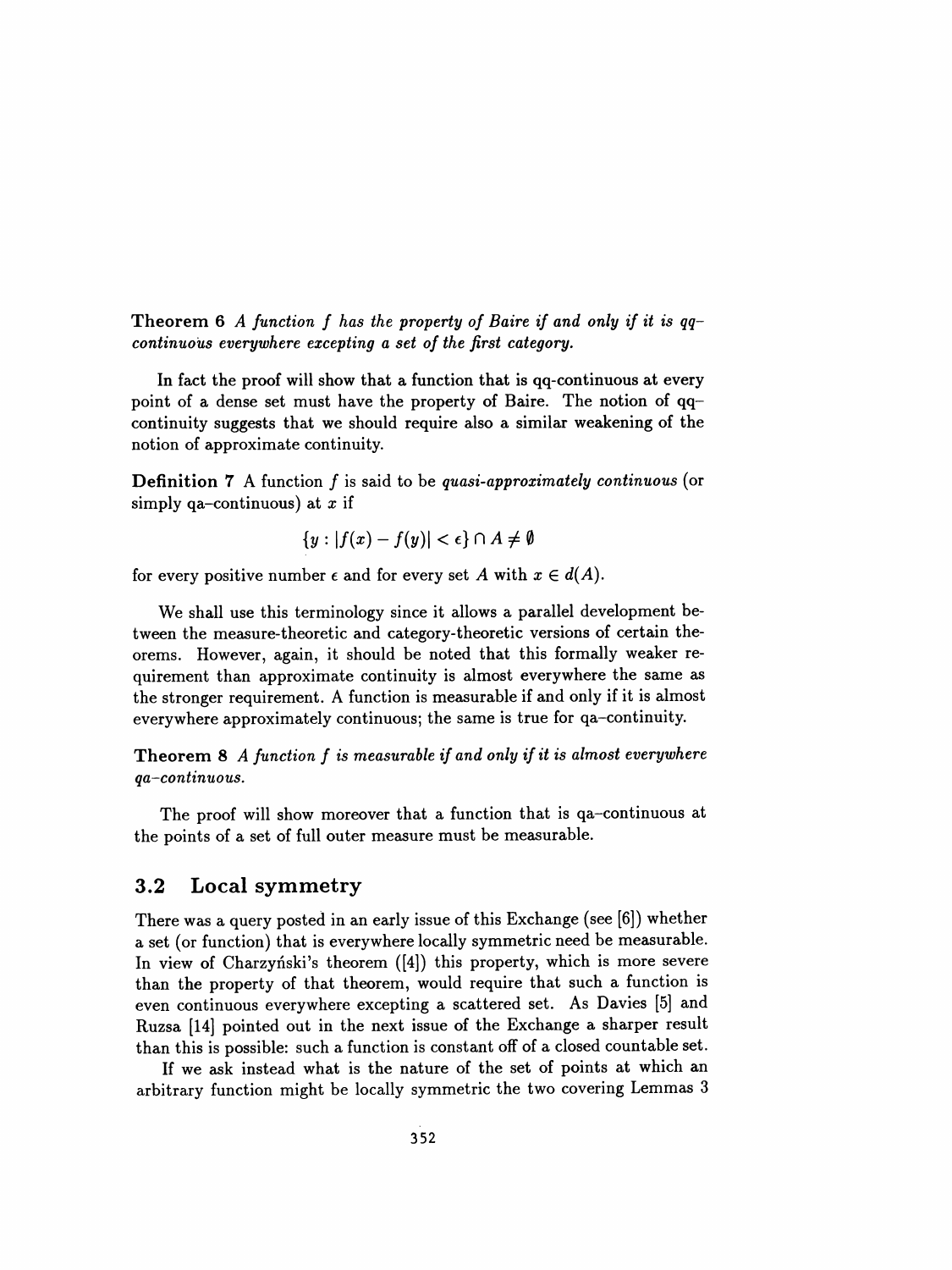and 4 provide what seems to be a complete analysis. In the theorem we let  $LS_f$  denote the set of points at which f is exactly locally symmetric, that is to say the points x at which there is a positive number  $\delta(x)$  so that

$$
0 < t < \delta(x) \Longrightarrow f(x-t) = f(x+t).
$$

We let  $L_f$  denote the set of points at which f is constant (a function is constant at a point  $x$  if it is constant in a neighborhood of the point  $x$ ). Evidently the set  $L_f$  of points of constancy of f is open and an elementary compactness argument shows that  $f$  is constant on each component of that set.

 Our theorem is first in a series of results all of which follow from the basic covering theorems and all of which have as their theme a comparison of conditions that hold symmetrically with conditions that hold in an ordi nary sense. Thus here we compare a form of "symmetric constancy" with ordinary "constancy"; later we compare symmetric continuity with ordinary continuity, symmetric differentiability with ordinary differentiability, sym metric monotonicity with ordinary monotonicity and so on. In each case the arguments and statements of results are closely related and, as far as possible, we try to preserve the same form of expression and proof in order to show the unity. A single general theorem encompassing all the variants is possible but not very informative.

The theorem asserts that the set  $LS_f \setminus L_f$  is very small except in what might be considered pathological cases; the example provided in [20, p. 429] shows that these extreme cases can occur. Note in the statement of the theorem that a set that contains no measurable set of positive measure has inner measure zero and a set that contains no second category set with the Baire property is residual in no open interval; the theorem could have been expressed in this language instead.

**Theorem 9** Let f be an arbitrary function, let  $LS_f$  denote the set of points at which f is exactly locally symmetric and let  $L_f$  denote the set of points at which f is constant. Then the set

$$
LS_{f}\setminus L_{f}
$$

 contains no measurable set of positive measure and no second category set having the Baire property. If, furthermore,  $qaC_f$  and  $qqC_f$  denote the sets of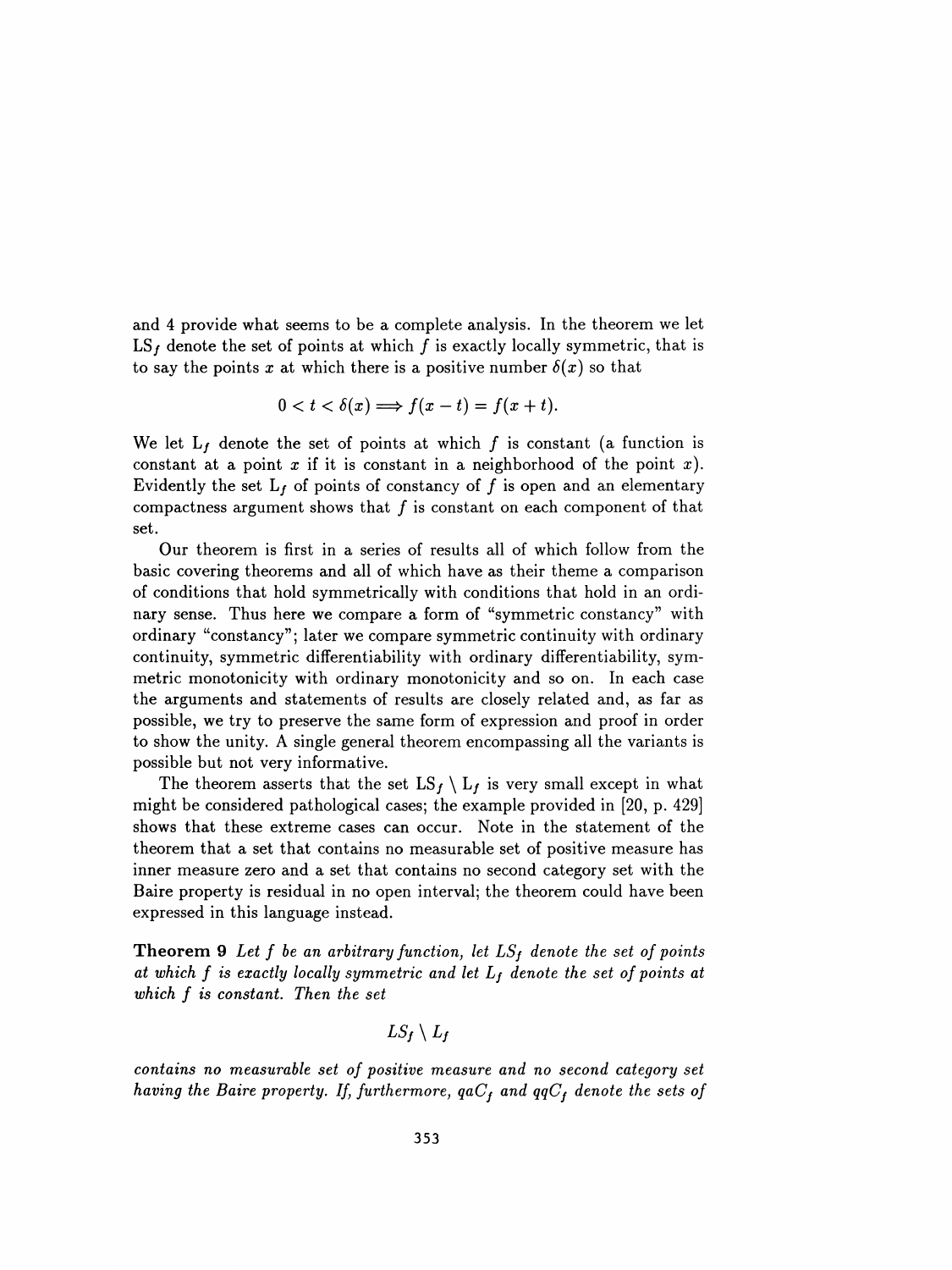points at which f is qa-continuous and qq-continuous respectively then

$$
qaC_f \cap LS_f \setminus L_f
$$

has measure zero and

 $qqC_f \cap LS_f \setminus L_f$ 

is first category.

As corollaries we have immediately the following observations.

Corollary 10 Let f be a measurable function. Then the set  $LS_f$  of points at which f is exactly locally symmetric is measurable.

**Corollary 11** Let f be a function with the Baire property. Then the set  $LS_f$ of points at which f is exactly locally symmetric has the Baire property.

 Corollary 12 Let f be a function that is locally symmetric at each point of a measurable set E. Then there is an open set G containing almost every point of  $E$  so that  $f$  is constant on each component of  $G$ .

 Corollary 13 Let f bè a function that is locally symmetric at each point of a set E that has the Baire property. Then there is an open set G containing all but a first category subset of  $E$  so that  $f$  is constant on each component of  $G$ .

 Corollary 14 Let f be a function that is locally symmetric at each point of a set residual in R. Then f is constant on each component of a dense open set G.

### 3.3 Symmetric monotonicity

 We turn now to an investigation of Belna, Evans and Humke [2] on the structure of the set of points of symmetric monotonicity. Let  $SI<sub>f</sub>$  denote the set of points at which the function  $f$  is symmetrically nondecreasing and let  $I_f$  denote the set of points at which f is nondecreasing in the ordinary sense. That is at points  $x \in SI_f$  the relation  $f(x - t) \le f(x + t)$  must hold for all sufficiently small t while at points  $x \in I_f$  the relation  $f(x') \leq f(x) \leq f(x'')$ holds for  $x' < x < x''$  sufficiently close to x. The Borel structure of  $I_f$  is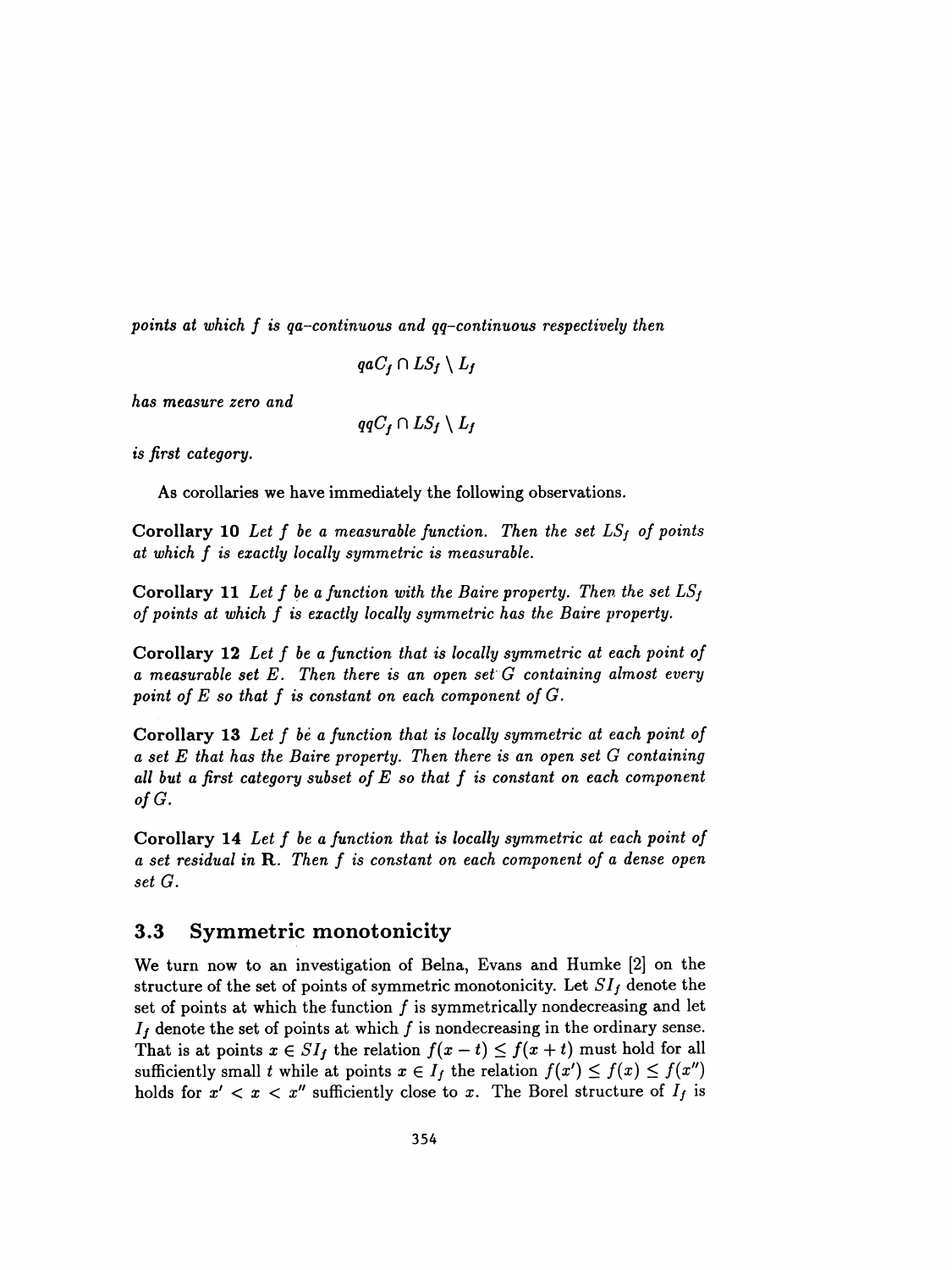easy to obtain; it is of type  $G_{\delta\sigma}$  (see, for example, [18, p. 116]). Belna, Evans and Humke proposed to study the nature of the set  $SI_f \setminus I_f$ . We obtain the following theorem in our usual fashion from the covering Lemmas 3 and 4. As the proof follows the same lines as that for Theorem 9 it may be omitted.

**Theorem 15** Let f be an arbitrary function, let  $SI_f$  denote the set of points at which f is symmetrically nondecreasing and let  $I_f$  denote the set of points at which f is nondecreasing in the ordinary sense. Then the set

 $SI_f\setminus I_f$ 

 contains no measurable set of positive measure and no second category set having the Baire property. If, furthermore,  $qaC_f$  and  $qqC_f$  denote the sets of points at which  $f$  is qa-continuous and  $qq$ -continuous respectively then

$$
qaC_f \cap SI_f \setminus I_f
$$

has measure zero and

$$
qqC_f \cap SI_f \setminus I_f
$$

is first category.

 From this we immediately obtain the following corollaries. The first is a theorem of Belna, Evans and Humke (as cited above) and the second is a category analogue; their category version uses a different assumption on the function.

Corollary 16 (Belna, Evans and Humke) If f is measurable then  $SI_f$ is measurable and  $SI_f \setminus I_f$  has measure zero.

Corollary 17 If f has the Baire property then  $SI_f$  has the Baire property and  $SI_f \setminus I_f$  is first category.

Thus for well behaved functions the set  $SI_f \setminus I_f$  is small both in the sense of measure and of category. For examples illustrating that this cannot be much improved see the article [2].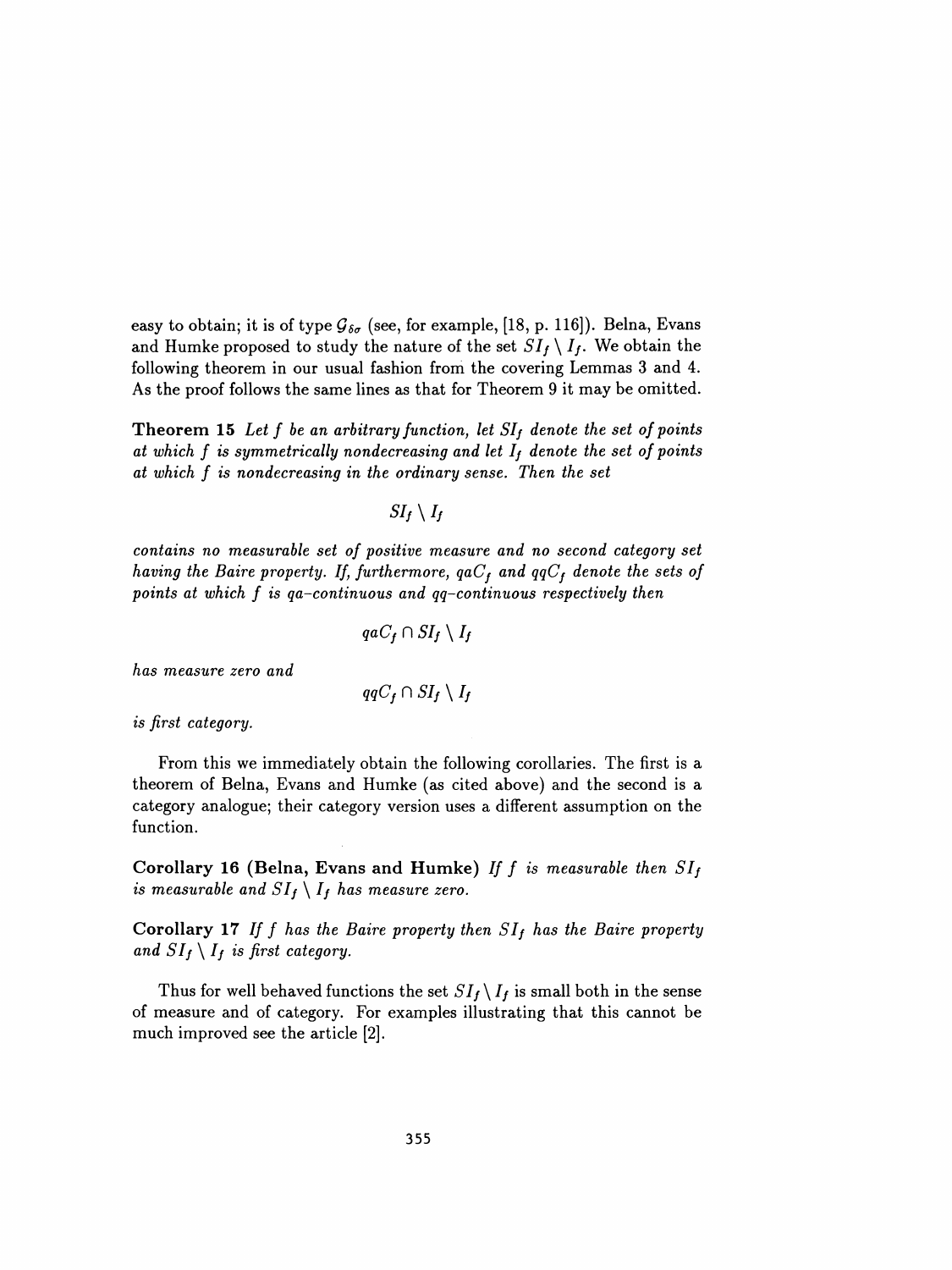#### 3.4 Symmetrie semi-continuity

 We turn now to the problem of determining the continuity properties of functions that are symmetrically continuous. A function  $f$  is symmetrically continuous at a point  $x$  if

$$
\lim_{h\to 0}f(x+h)-f(x-h)=0.
$$

A little more generally  $f$  is said to be upper (lower) symmetrically semicontinuous at  $x$  if

$$
\limsup_{h \to 0} f(x+h) - f(x-h) \le 0 \quad \left(\liminf_{h \to 0} f(x+h) - f(x-h) \ge 0\right).
$$

 semicontinuous.  $\limsup_{h\to 0} f(x+h) - f(x-h) \le 0 \quad \left(\liminf_{h\to 0} f(x+h) - f(x-h) \ge 0\right).$ <br>It is symmetrically semicontinuous if it is either upper or lower symmetrically semicontinuous.

 The reader may recall that the first result of this type in the literature is the theorem of Fried [8] asserting that everywhere symmetrically contin uous functions are continuous at the points of a residual set. The measure theoretic version is given by the theorem of Stein and Zygmund [16, Lemma 9] showing that, at least for measurable functions, the symmetrically continuous functions are almost everywhere continuous. The measurability assumption was dropped in Preiss [11] in 1971 and Belna [1] in 1983 in related theorems. Finally the complete analysis of the situation was provided by Uher [20] in 1986 who showed that both the measure-theoretic version and the category version follow from the same geometric arguments and that the more natural assumption of symmetric semicontinuity was enough for these results. It was Uher's analysis of this problem that led to the covering lemmas that are our main concern.

 Our basic theorem in this section is due to Uher [20] and it combines a measure-theoretic version with a category version by appealing to the cover ing Lemmas 3 and 4. Note that it is directly analogous to Theorems 9 and 15 both in statement and in proof.

**Theorem 18 (Uher)** Let f be an arbitrary function, let  $SS_f$  denote the set of points at which f is symmetrically semicontinuous and let  $C_f$  denote the set of points which f is continuous in the ordinary sense. Then the set

$$
SS_f\setminus C_f
$$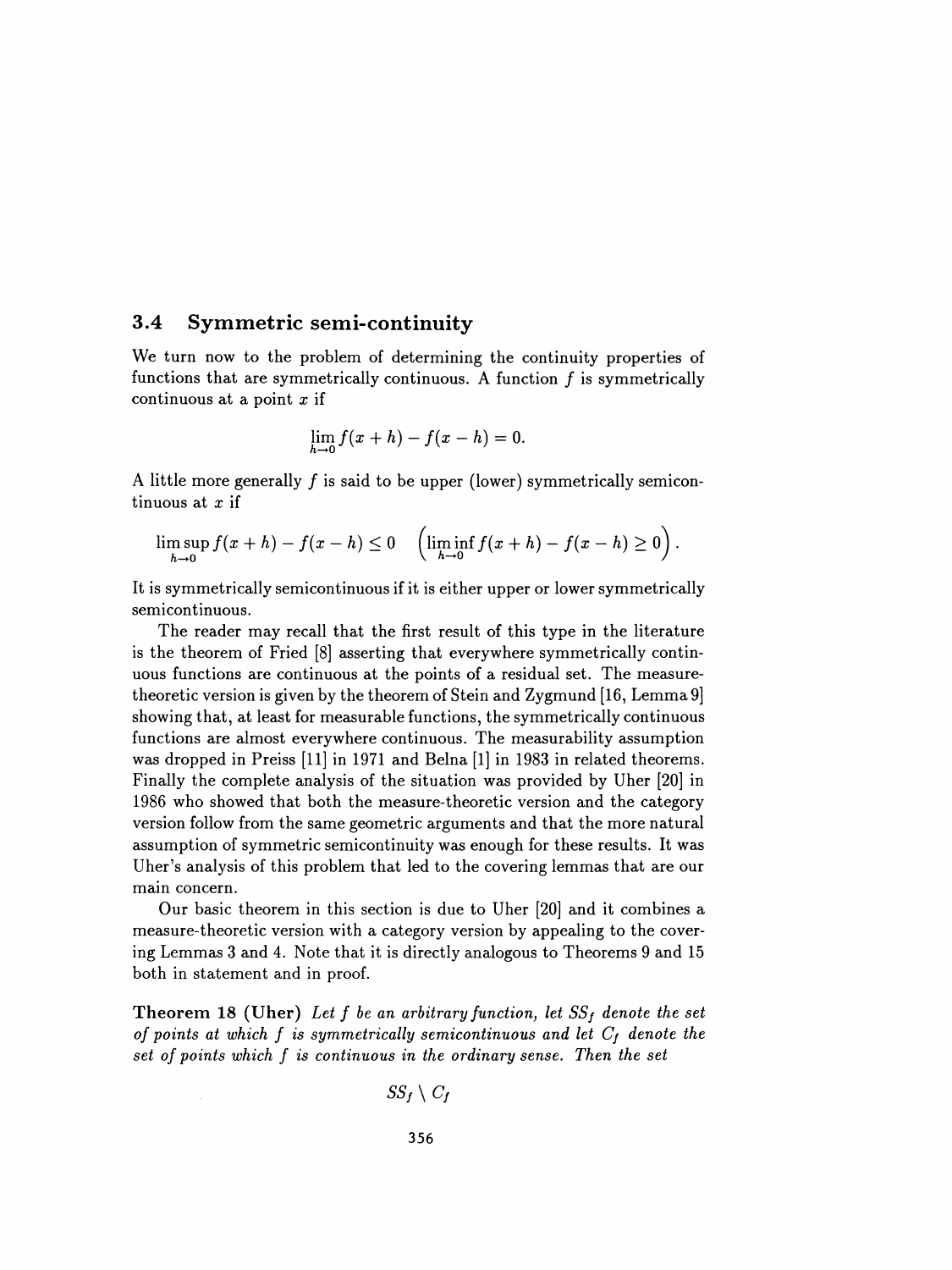contains no measurable set of positive measure and no second category set having the Baire property. If, furthermore,  $qaC_f$  and  $qqC_f$  denote the sets of points at which f is qa-continuous and qq-continuous respectively then

$$
qaC_f \cap SS_f \setminus C_f
$$

has measure zero and

$$
qqC_f \cap SS_f \setminus C_f
$$

is first category.

 This theorem can be restated in somewhat different language; here is a version from Uher [20, Theorem 1, p. 425] which follows from Theorem 18 above both in the measure-theoretic version and in the category version.

Corollary 19 (Uher) Let  $SSD_f$  denote the set of points at which a function f is not symmetrically semicontinuous. Then f is continuous at almost every point of the set  $\mathbf{R} \setminus d(SSD_f)$  and continuous at all but a first category subset of  $\mathbf{R} \setminus c(SSD_f)$ .

 We now easily draw a number of further corollaries from the main theo rem, all again attributable to Uher.

Corollary 20 A function that has at every point a finite or infinite symmetric derivative is measurable.

 Corollary 21 Let the function f be symmetrically semicontinuous at every point. Then f is continuous at every point excepting a set of measure zero and first category. In particular f is measurable and has the Baire property.

 Corollary 22 Let the function f be measurable; then f is continuous at almost every point at which it is symmetrically semicontinuous.

 Corollary 23 Let the function f have the Baire property; then f is con tinuous at all but a first category subset of the set of points at which it is symmetrically semicontinuous.

 We have too as corollaries the following theorems of Belna [1], Fried [8] and Stein and Zygmund [16] to which we have already alluded.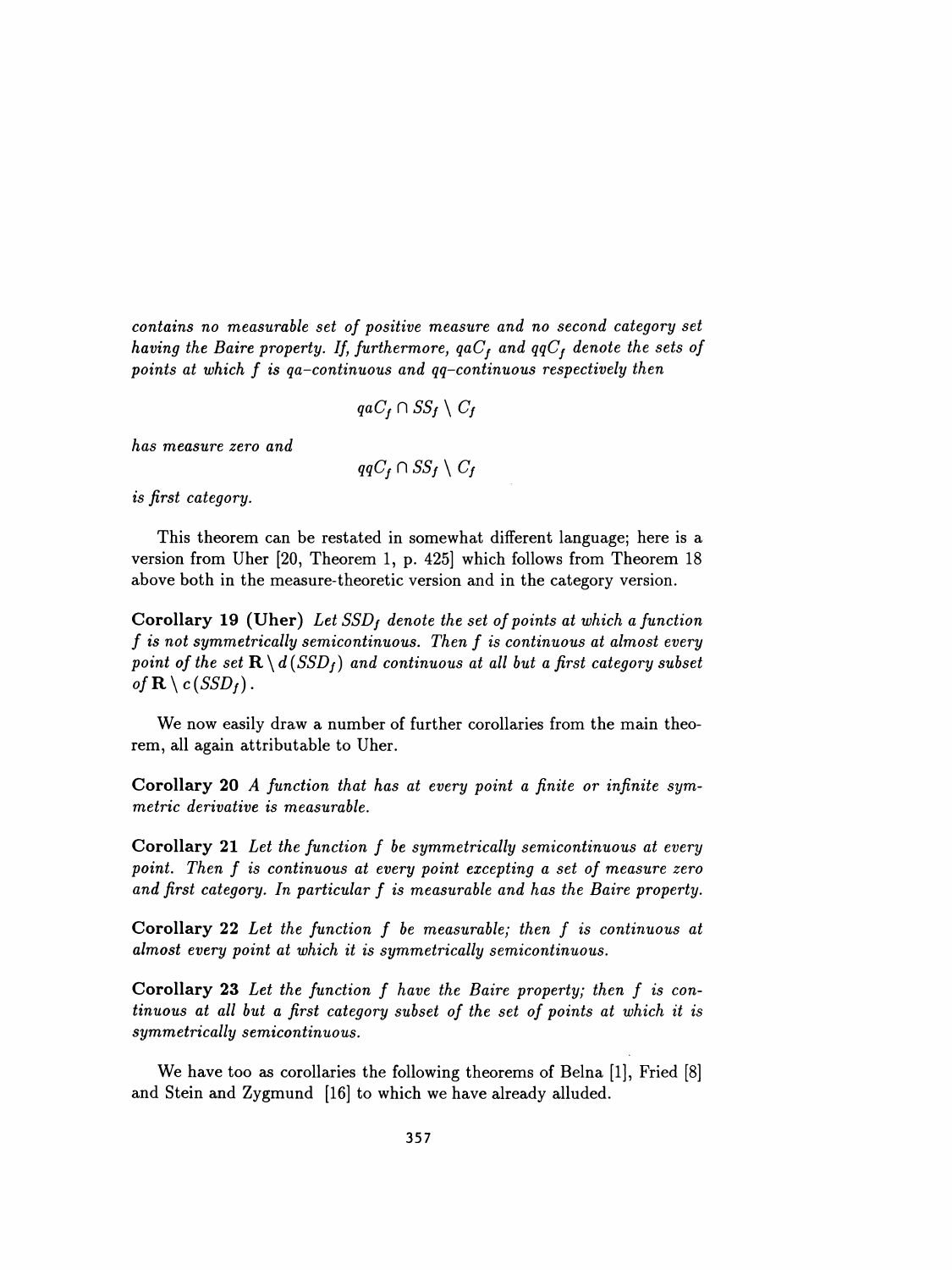Corollary 24 (Belna) Let the function f be symmetrically continuous at almost every point of a measurable set E. Then f is continuous almost everywhere in E.

 Corollary 25 (Fried) Let the function f be symmetrically continuous on a set residual in R. Then f is continuous at every point excepting a set of first category.

 Corollary 26 (Stein and Zygmund) Let f be a measurable function and suppose that f is symmetrically continuous at each point x of a measurable set  $E$ . Then  $f$  is continuous at almost all points of  $E$ .

### 3.5 Boundedness

 While continuous functions are bounded in every compact interval the as sumption of symmetric continuity has no such consequence; indeed the func tion  $f(x) = x^{-2}$  is symmetrically continuous (even symmetrically differentiable) but unbounded at the origin. Even so the points of unboundedness of a symmetrically continuous functions cannot be too large as a simple argu ment shows. The set  $E = \{x : \limsup_{y\to x} |f(y)| = \infty\}$  for a symmetrically continuous function  $f$  is easily shown to be locally symmetric at every point. Consequently using the characterization of locally symmetric sets mentioned earlier we can prove the following theorem.

Theorem 27 Let f be an everywhere symmetrically continuous function. Then the set

$$
E = \{x : \limsup_{y \to x} |f(y)| = \infty\}
$$

is closed and countable.

We can ask too whether a weaker condition such as

$$
|f(x+h)-f(x-h)|=O(1) \quad \text{as} \quad h\to 0
$$

requires  $f$  to be bounded at any points. By our usual methods the following theorem may be proved. In the theorem we let  $BS_f$  denote the set of points at which  $f$  is symmetrically bounded, i.e. points  $x$  at which

$$
\limsup_{h\to 0}|f(x+h)-f(x-h)|<+\infty,
$$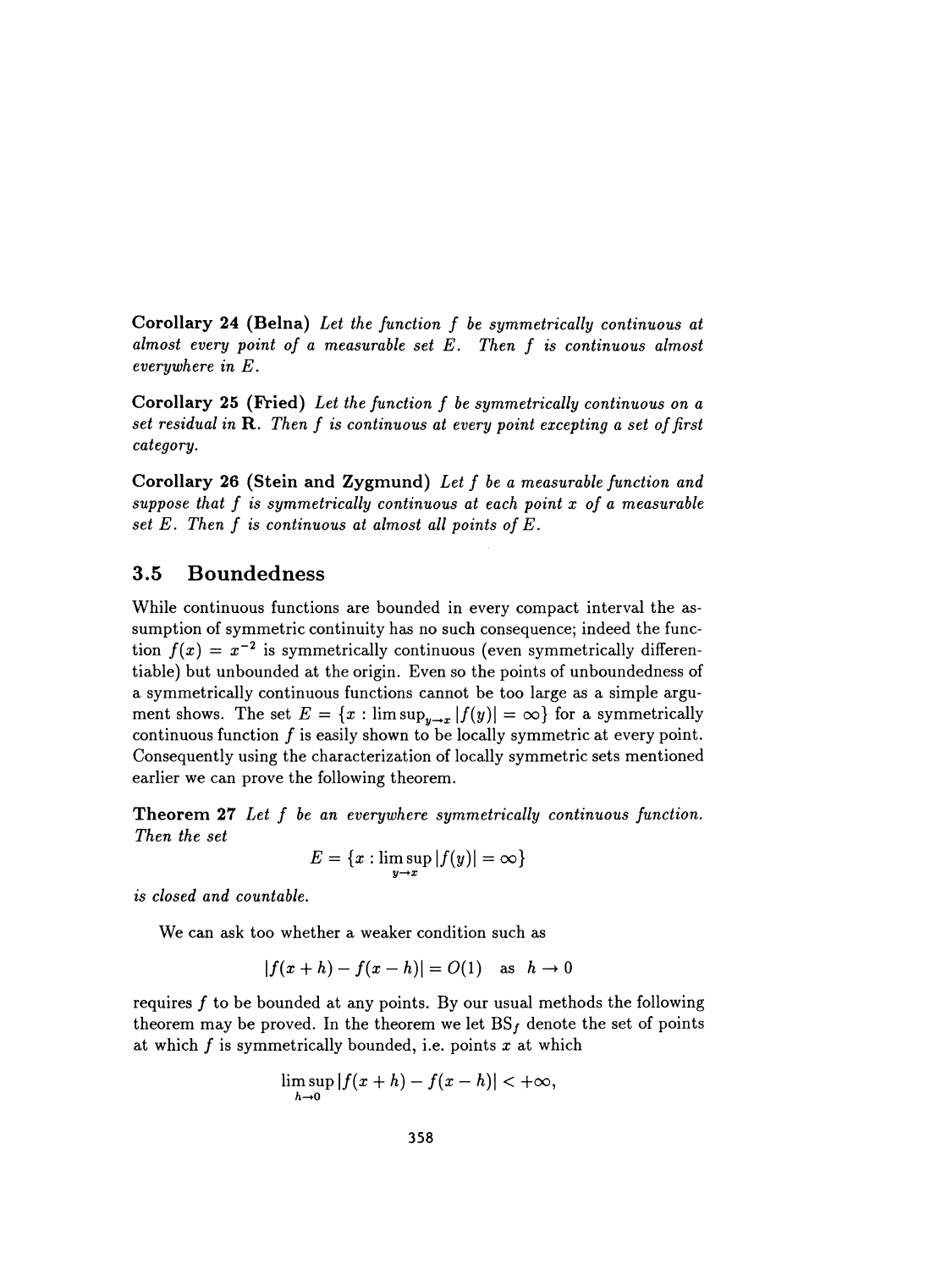and we let  $B_f$  denote the set of points at which f is bounded (a function is bounded at a point x if it is bounded in a neighborhood of the point x). Evidently the set  $B_f$  of points of boundedness of f is open and an elementary compactness argument shows that  $f$  is bounded on each compact subset of that set. For a proof one need only adapt the arguments in the proof of Theorem 9 to this situation.

**Theorem 28** Let f be an arbitrary function, let  $BS_f$  denote the set of points at which  $f$  is symmetrically bounded and let  $B_f$  denote the set of points at which f is bounded. Then the set

$$
BS_f\setminus B_f
$$

 contains no measurable set of positive measure and no second category set having the Baire property. If, furthermore,  $qaC_f$  and  $qqC_f$  denote the sets of points at which  $f$  is qa-continuous and qq-continuous respectively then

$$
qaC_f \cap BS_f \setminus B_f
$$

has measure zero and

$$
qqC_f \cap BS_f \setminus B_f
$$

is first category.

As corollaries we have immediately the following observations.

Corollary 29 Let  $f$  be a measurable function. Then the set  $BS_f$  of points at which f is symmetrically bounded is measurable.

 Corollary 30 Let f be a measurable function. Then f is bounded at almost every point at which it is symmetrically bounded.

 Corollary 31 Let f be a function possessing the Baire property. Then f is bounded at every point at which it is symmetrically bounded except possibly for a set of the first category.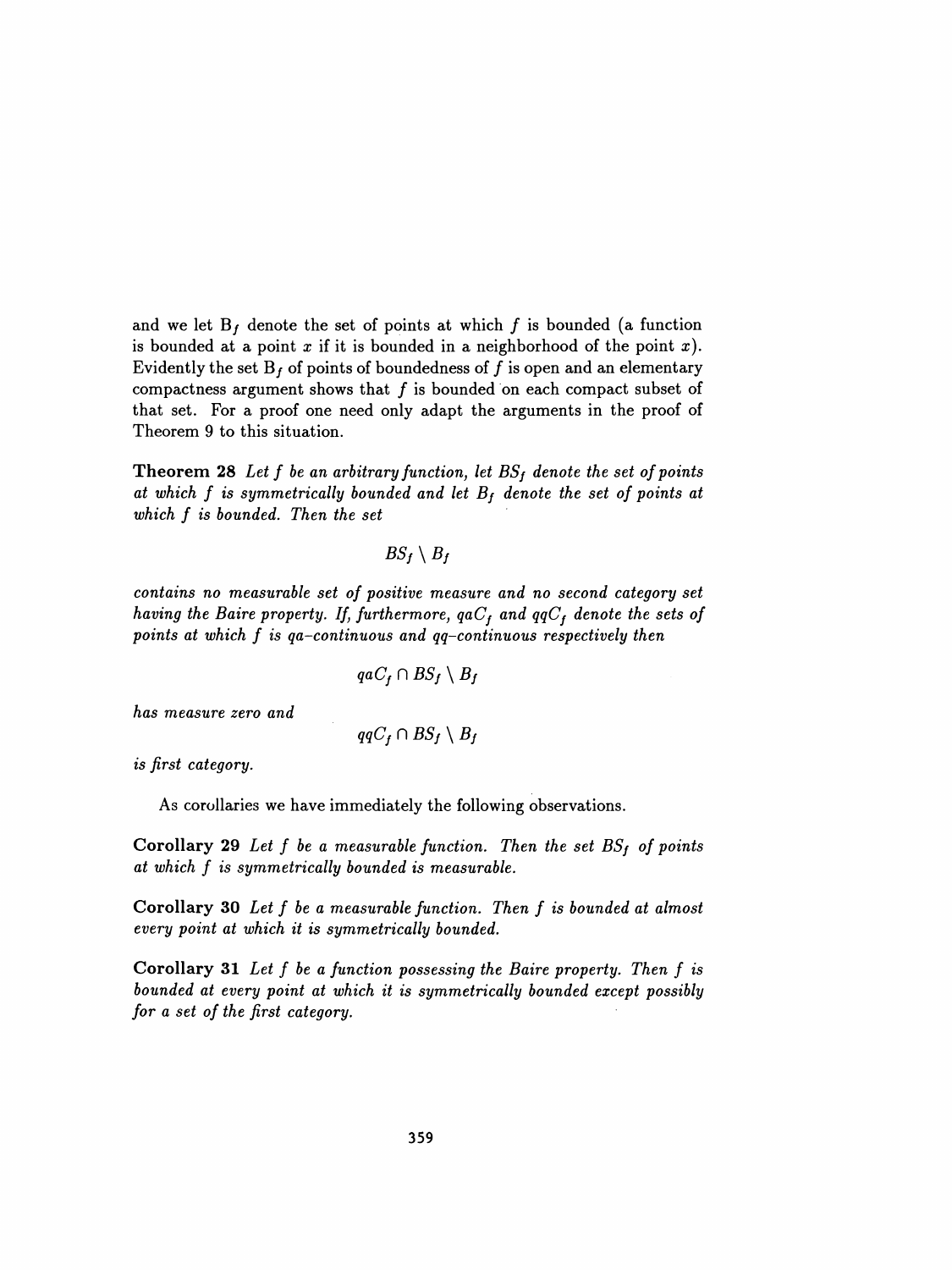### 3.6 Relations among derivates

 There is by now an extensive literature devoted to the study of the relations that hold among the various generalized derivatives. The first such theorem traces back to Levi who showed that while a function can easily have different one sided derivatives at a given point there can be a disagreement between the two one sided derivatives only on a countable set. For a review of some of this literature as it applies to Dini derivatives, approximate Dini derivatives, qualitative derivatives etc. see [18, Chapters 6 and 7].

 A relation between the symmetric derivates and the ordinary derivates of measurable functions was first established by Khintchine. This was com pleted by Uher [20, Lemma 2, p. 426]. The following is a version of that theorem with a few refinements, presented in our usual form.

Theorem 32 Let f be an arbitrary function. Then the set

$$
\{x:\overline{SD}\,f(x)\neq \overline{D}\,f(x)\}
$$

 contains no measurable set of positive measure and no second category set having the Baire property. If, furthermore,  $qaC_f$  and  $qqC_f$  denote the sets of points at which f is qa-continuous and qq-continuous respectively then

$$
qaC_f \cap \{x : \overline{SD} f(x) \neq \overline{D} f(x)\}
$$

has measure zero and

$$
qqC_f \cap \{x : \overline{SD} f(x) \neq \overline{D} f(x)\}\
$$

is first category.

 As corollaries we immediately have the following assertions. The first two of these are due to Filipczak [7].

 Corollary 33 (Filipczak) Let the function f be measurable. Then the fol lowing relations between the extreme symmetric derivates and the ordinary derivates must hold almost everywhere:

$$
\overline{SD} f = \overline{D} f(x) \quad and \quad \underline{SD} f(x) = \underline{D} f(x)
$$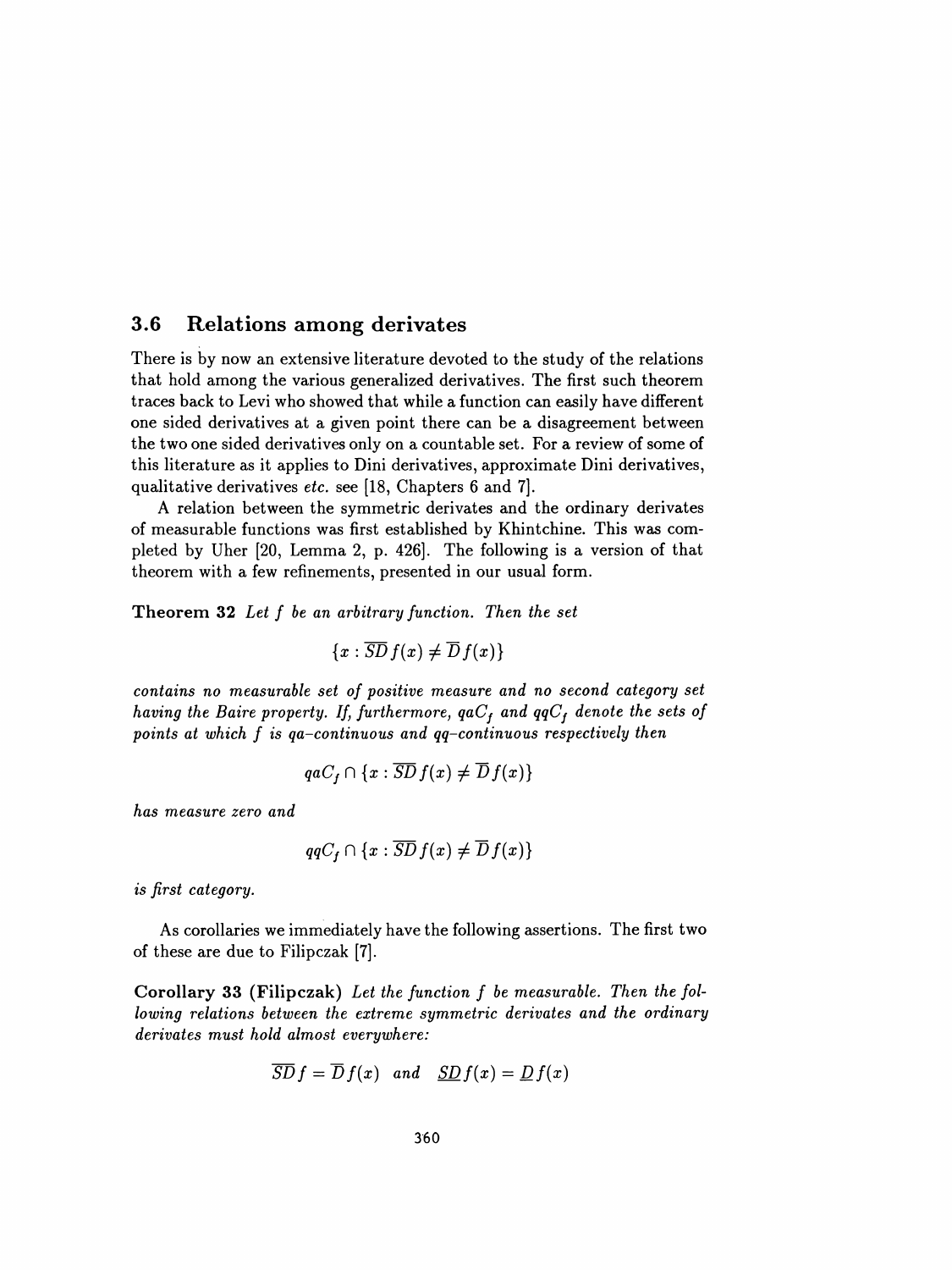Corollary 34 (Filipczak) Let the function  $f$  be measurable. Then the extreme symmetric derivates  $\overline{SD}$  f and  $SD$  f are measurable too.

 Corollary 35 Let the function f have the Baire property. Then the relations between the extreme symmetric derivates and the ordinary derivates

$$
\overline{SD} f = \overline{D} f(x) \quad and \quad \underline{SD} f(x) = \underline{D} f(x)
$$

hold off of a set of the first category.

 Finally we should mention that these results provide a perspective on the classical theorem of Khintchine. It is well known (see, for example, Saks [15, p. 230 and p. 234]) that a function  $f$  is differentiable at almost every point at which the inequality  $\overline{D} f(x) < \infty$  holds. The estimates just obtained show that, at least for measurable functions, the inequality  $D f(x) < \infty$  is almost everywhere equivalent to the inequality  $\overline{SD} f(x) < \infty$  and so the Khintchine theorem follows too as a corollary.

**Corollary 36 (Khintchine)** Let  $f$  be a measurable function. Then  $f$  is differentiable at almost every point x at which

$$
\limsup_{h\to 0}\frac{f(x+h)-f(x-h)}{2h}<+\infty.
$$

# 4 Proofs

 In the proofs of the covering lemmas a careful handling of density arguments is needed. This is most easily presented by cataloging the usual properties of density that are used in such proofs. The following properties (taken directly from Uher's presentation in [20]) are readily established for the density notion and are all that are needed in constructing the geometric arguments used in all of the proofs.

**Lemma 37** Let  $d(E)$  denote the set of exterior density points of an arbitrary set E defined as

$$
d(E)=\left\{x:\lim_{h\to 0}\frac{|E\cap(x-h,x+h)|}{2h}=1\right\}.
$$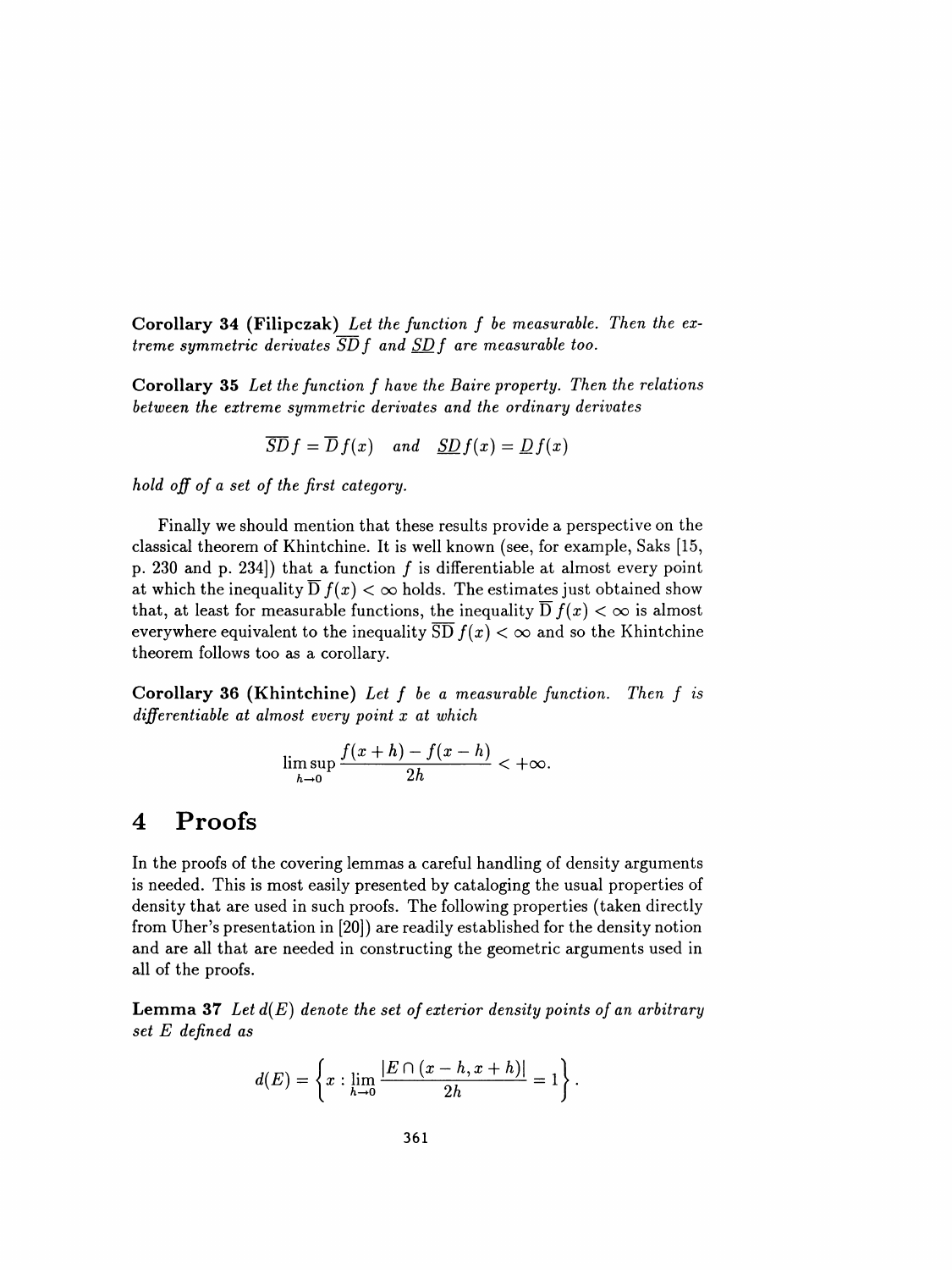Then the following properties hold for all sets of real numbers. (1) If  $A \subset B$  then  $d(A) \subset d(B)$ . (2) If  $\bigcup A_n = A$  then  $d(A) \setminus \bigcup d(A_n)$  has measure zero. (3) If  $A \setminus B$  and  $B \setminus A$  both have measure zero then  $d(A) = d(B)$ . (4)  $d(d(A)) = d(A)$  for any set A. (5)  $A \setminus d(A)$  has measure zero for any set A. (6)  $d(\alpha + \beta A) = \alpha + \beta d(A)$  for any set A and real numbers  $\alpha$  and  $\beta$ . (7) A is measurable if and only if  $|d(A) \setminus A| = 0$ . (8) If A is measurable then  $d(A \cap B) = d(A) \cap d(B)$  for any set B. (9) If 0 is a density point for each of the sets  $A_1, A_2, \ldots A_k$ , all but one of which are measurable then for every  $p > 0$  there is a positive number  $\delta$  so that whenever  $0 < \tau < \delta$ ,  $(a, b) \subset (-\tau, +\tau)$  with  $b - a > \tau/p$  and  $\max\{|\alpha_1|, |\alpha_2|, \ldots |\alpha_k|\} \leq \tau$  then the set

$$
(a,b)\cap \bigcap_{i=1}^k (\alpha_i+A_i)
$$

has positive measure.

 The dual properties for the category notion are identical subject to the correct translation. For "measure zero" read "first category", for "positive measure" read "second category", for "measurable set" read "set with the Baire property" and, of course, replace  $d(A)$  by  $c(A)$ . The above properties now translate directly into the following. By displaying them as identical formally with the density properties it is easy to see how a proof for the density case translates quickly to a proof for the category case.

**Lemma 38** Let  $c(E)$  denote the set of second category points of an arbitrary set E defined as

$$
c(E) = \mathbf{R} \setminus \mathit{Closure}\left(\bigcup \left\{(a,b) : (a,b) \cap E \text{ is first category}\right\}\right).
$$

 Then the following properties hold for all sets of real numbers. (1) If  $A \subset B$  then  $c(A) \subset c(B)$ . (2) If  $\bigcup A_n = A$  then  $c(A) \setminus \bigcup c(A_n)$  is first category. (3) If  $A \setminus B$  and  $B \setminus A$  are both first category then  $c(A) = c(B)$ . (4)  $c(c(A)) = c(A)$  for any set A. (5)  $A \setminus c(A)$  is first category for any set A.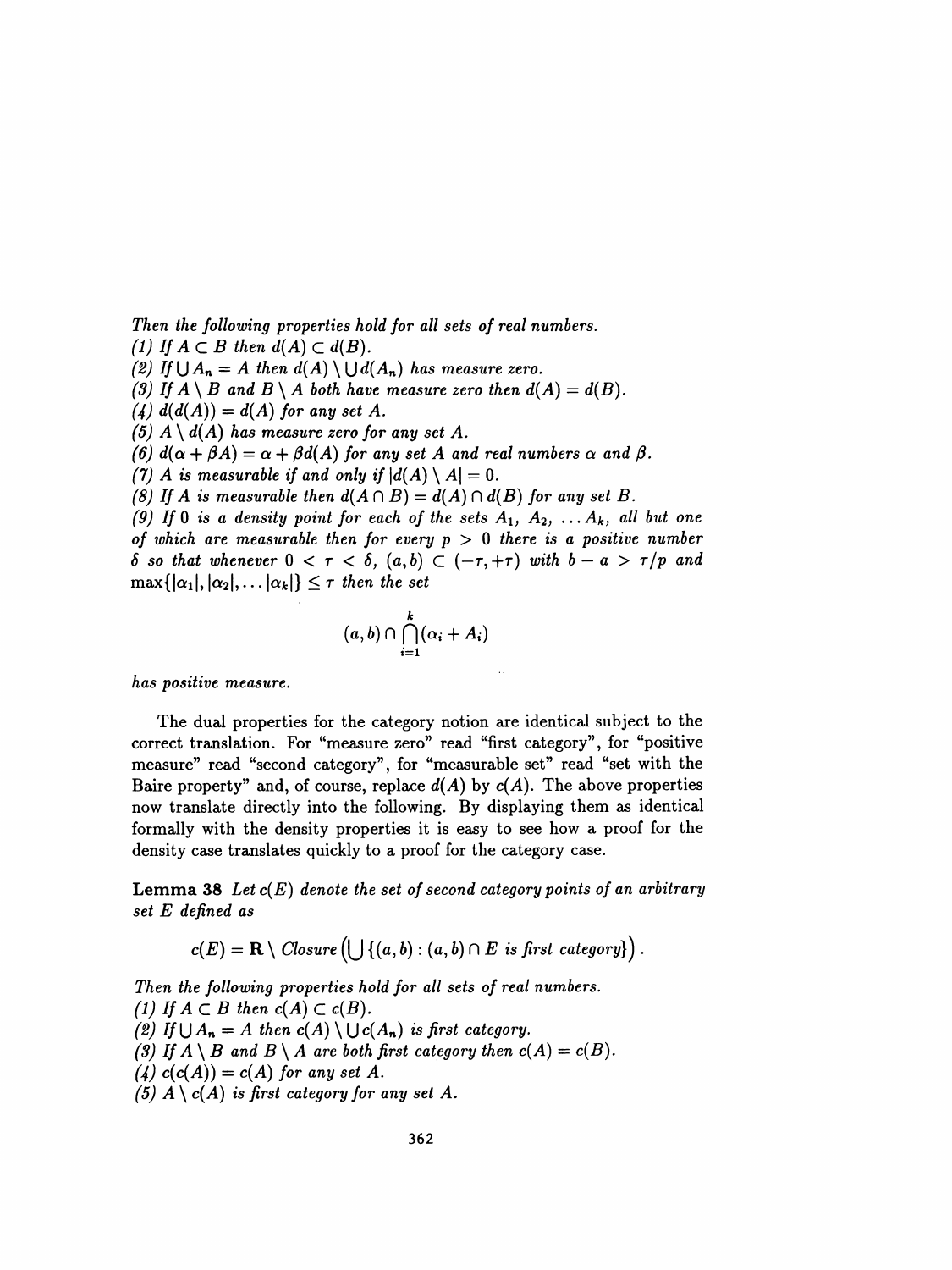(6)  $c(\alpha + \beta A) = \alpha + \beta c(A)$  for any set A and real numbers  $\alpha$  and  $\beta$ . (7) A has the Baire property if and only if  $c(A) \setminus A$  is first category. (8) If A has the Baire property then  $c(A \cap B) = c(A) \cap c(B)$  for any set B. (9) If 0 belongs to each of  $c(A_1)$ ,  $c(A_2)$ ,  $\ldots c(A_k)$  where all but one of the sets  $A_1, A_2, \ldots A_k$  have the Baire property then for every  $p > 0$  there is a positive number  $\delta$  so that whenever  $0 < \tau < \delta$ ,  $(a, b) \subset (-\tau, +\tau)$  with  $b - a > \tau/p$ and max $\{|\alpha_1|, |\alpha_2|, \ldots |\alpha_k|\} \leq \tau$  then the set

$$
(a,b)\cap \bigcap_{i=1}^k (\alpha_i+A_i)
$$

is second category.

#### 4.1 Proof of lemma 3

Let us take  $b(E) = d(E)$  and give the language of the density proof. (For convenience the single point at which a translation for the  $b(E) = c(E)$  proof must be made is indicated.) Also we will shift everything to the origin and assume that the point  $z$  is 0. We argue just on the right at 0 as the situation on the left is similarly handled.

We use Lemma 37(9) to choose  $\delta < \eta$  so that if  $0 < x < \delta$  then the set

$$
2b(E)\cap (2E-x)\cap (0,x)
$$

is nonempty. This just uses the sets  $A_1 = 2b(E)$  and  $A_2 = 2E$  and the numbers  $\alpha_1 = 0$  and  $\alpha_2 = -x$ ; since  $0 \in 2b(E)$  and  $0 \in b(2E)$  the property of Lemma 37(9) even shows that the set  $2b(E)\cap (2E-x)\cap (0, x)$  can be arranged to have positive measure [to be of the second category]. If  $0 < x < \delta$  then we choose

$$
u\in b(E)\cap (E-\tfrac{1}{2}x)\cap (0,\tfrac{1}{2}x).
$$

Note that  $u \in b(E)$  so that, by Lemma 37(6), we know that  $0 \in b(2E - 2u)$ . Thus if we define

$$
A=(2E-2u)\cap(-2u,2u)
$$

then we have  $0 \in b(A)$  as we require.

For any point  $a \in A$ ,  $0 < a < x$  then we can exhibit  $V : a \rightarrow x$  by a scheme of two reflections

$$
a<2u
$$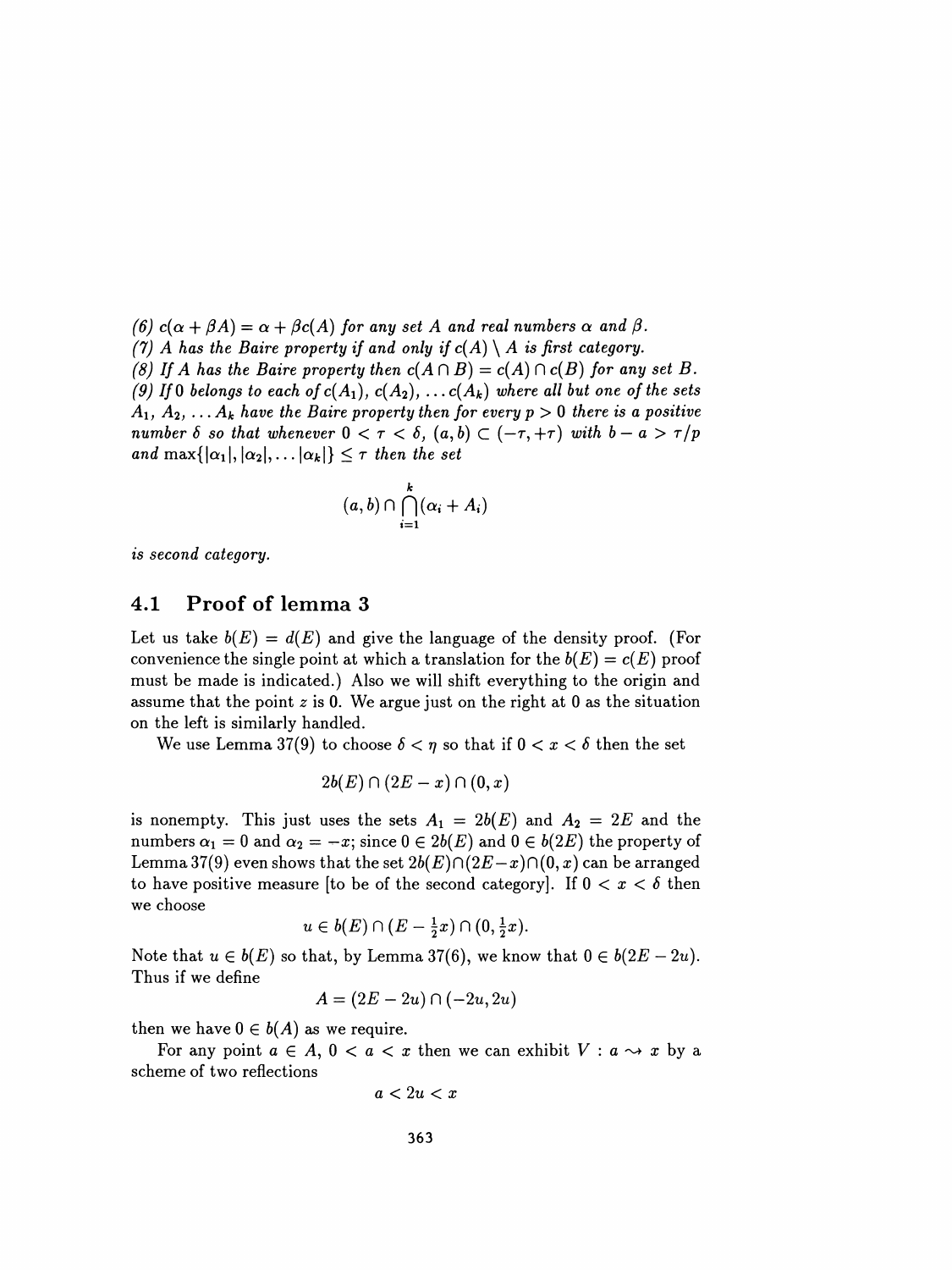

Figure 1: Two reflections in the proof of Lemma 3.

Figure 1: Two reflections in the proof of Lemma 3.<br>(see Figure 1) and we have only to check that the vertex points are in V.<br>But the midpoint of the first reflection is  $(a + 2u)/2 = u + \frac{1}{2}a$  and  $a \in A \subset$ (see Figure 1) and we have only to check that the vertex points are in V.<br>But the midpoint of the first reflection is  $(a + 2u)/2 = u + \frac{1}{2}a$  and  $a \in A \subset 2E - 2u$  so that  $u + \frac{1}{2}a \in E$ . Certainly then  $(u + \frac{1}{2}a,(2u - a)/2) \in V$ (see Figure 1) and we have only to check that the vertex points are in V.<br>But the midpoint of the first reflection is  $(a + 2u)/2 = u + \frac{1}{2}a$  and  $a \in A \subset 2E - 2u$  so that  $u + \frac{1}{2}a \in E$ . Certainly then  $(u + \frac{1}{2}a, (2u - a)/2) \in$ But the midpoint of the first reflection is  $(a + 2u)/2 = u + \frac{1}{2}a$  and  $a \in A \subset 2E - 2u$  so that  $u + \frac{1}{2}a \in E$ . Certainly then  $(u + \frac{1}{2}a, (2u - a)/2) \in V$  since  $(2u - a)/2 < \eta$ .<br>The midpoint of the second reflection is  $(x + 2u)/2 = u$  $\frac{1}{2}$  as that  $u + \frac{1}{2}a \in E$ . Certainly then  $(u + \frac{1}{2}a, (2u - a)/2) \in V$  since<br>  $\frac{1}{2}$  and  $\frac{1}{2}$  and  $\frac{1}{2}$  and  $\frac{1}{2}$  and  $\frac{1}{2}$  and  $\frac{1}{2}$  and  $\frac{1}{2}$  and  $\frac{1}{2}$  and  $\frac{1}{2}$  and  $\frac{1}{2}$  and

 $(2u - a)/2 < \eta$ .<br>
The midpoint of the second reflection is  $(x+2u)/2 = u + \frac{1}{2}x$  but by choice<br>  $u \in E - \frac{1}{2}x$  so this too is in E and again  $(u + \frac{1}{2}x, (x - 2u)/2) \in V$  since<br>  $(x - 2u)/2 < \eta$ .  $u \in E - \frac{1}{2}x$  so this too is in E and again  $(u + \frac{1}{2}x, (x - 2u)/2) \in V$  since  $(x - 2u)/2 < \eta$ .

### 4.2 Proof of Lemma 4

 The proof is given in the language of the measure-theoretic version but is easily translated for the category version. We simplify by translating to the origin so that we may take  $z = 0$ . Also it is enough to prove that U may be selected so that  $V: z \rightarrow x$  for x on the right of z in U. We suppose there is a set of measure zero N so that every point x of  $b(E) \setminus N$  has the local property of the theorem. Because of these local assumptions on  $V_2$  we may by well known methods obtain disjointed sequences of sets  ${E_m^+}$  and  ${E_m^-}$ covering the set  $b(E) \setminus N$  so that

$$
x \in E_m^+, \ \ 0 < t < 1/m \Longrightarrow (x, t) \in V_2
$$

and

$$
x\in E^-_m,\ \ 0>t>-1/m\Longrightarrow (x,t)\in V_2.
$$

We perform in advance the computations necessary to the argument.

Lemma 39 If  $0 \in b(E)$  then a number  $\delta > 0$  may be chosen so that for any  $0 < x < \delta$  the set  $A(x)$  defined as

$$
(2E-x)\cap \left(b(E)+\tfrac{3}{4}x\right)\cap b(E)\cap \left(\tfrac{2}{3}b(E)+\tfrac{1}{2}x\right)\cap \left(\tfrac{1}{2}b(E)+\tfrac{3}{4}x\right)\cap \left(\tfrac{3}{4}x,x\right)
$$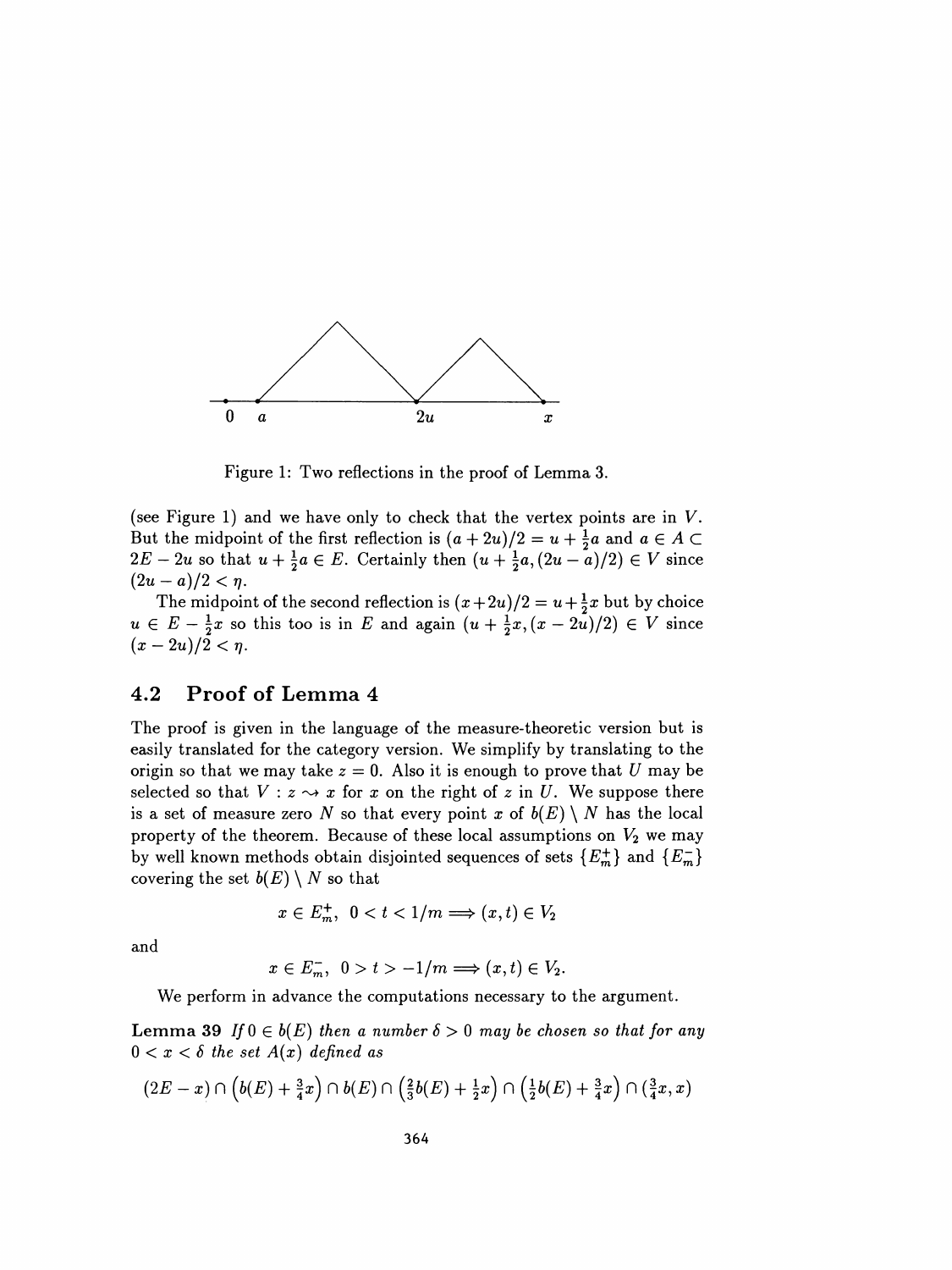has positive measure [is second category].

 PROOF. In the measure-theoretic version each of the sets in the expression for  $A(x)$  has 0 as a density point and all but one of them is measurable; consequently Lemma 37(9) provides a number  $\delta$  so that this set has positive measure. The category version is similar.

Lemma 40 If the set  $A(x)$  defined as

$$
(2E-x)\cap (b(E)+\tfrac{3}{4}x)\cap b(E)\cap (\tfrac{2}{3}b(E)+\tfrac{1}{2}x)\cap (\tfrac{1}{2}b(E)+\tfrac{3}{4}x)\cap (\tfrac{3}{4}x,x)
$$

 has positive measure [is second category] then it has a point in common with one of the sets

or

 $b\left((E+\frac{3}{4}x)\cap E_{q}^{+}\right)$  $b\left((E+\frac{3}{4}x)\cap E_q^-\right)$ 

for some integer q.

PROOF. By definition

$$
A(x) \subset \left(b(E) + \frac{3}{4}x\right) \cap b(E)
$$

and, by Lemma 37(6),

$$
b(E) + \frac{3}{4}x = b(E + \frac{3}{4}x).
$$

Together these give

$$
A(x) \subset b\left( (E + \frac{3}{4}x) \cap b(E) \right). \tag{1}
$$

Recall that the union  $\bigcup_{m=1}^{\infty} E_m^+ \cup E_m^-$  contains almost every point of  $b(E)$ . Consequently the union

$$
\bigcup_{m=1}^{\infty} \left( (E + \frac{3}{4}x) \cap E_m^+ \right) \cup \left( (E + \frac{3}{4}x) \cap E_m^- \right)
$$

contains almost every point of  $(E + \frac{3}{4}x) \cap b(E)$ . From (1) and Lemma 37(2), we conclude that one of the sets

$$
A(x)\cap b\left((E+\tfrac{3}{4}x)\cap E_q^+\right)
$$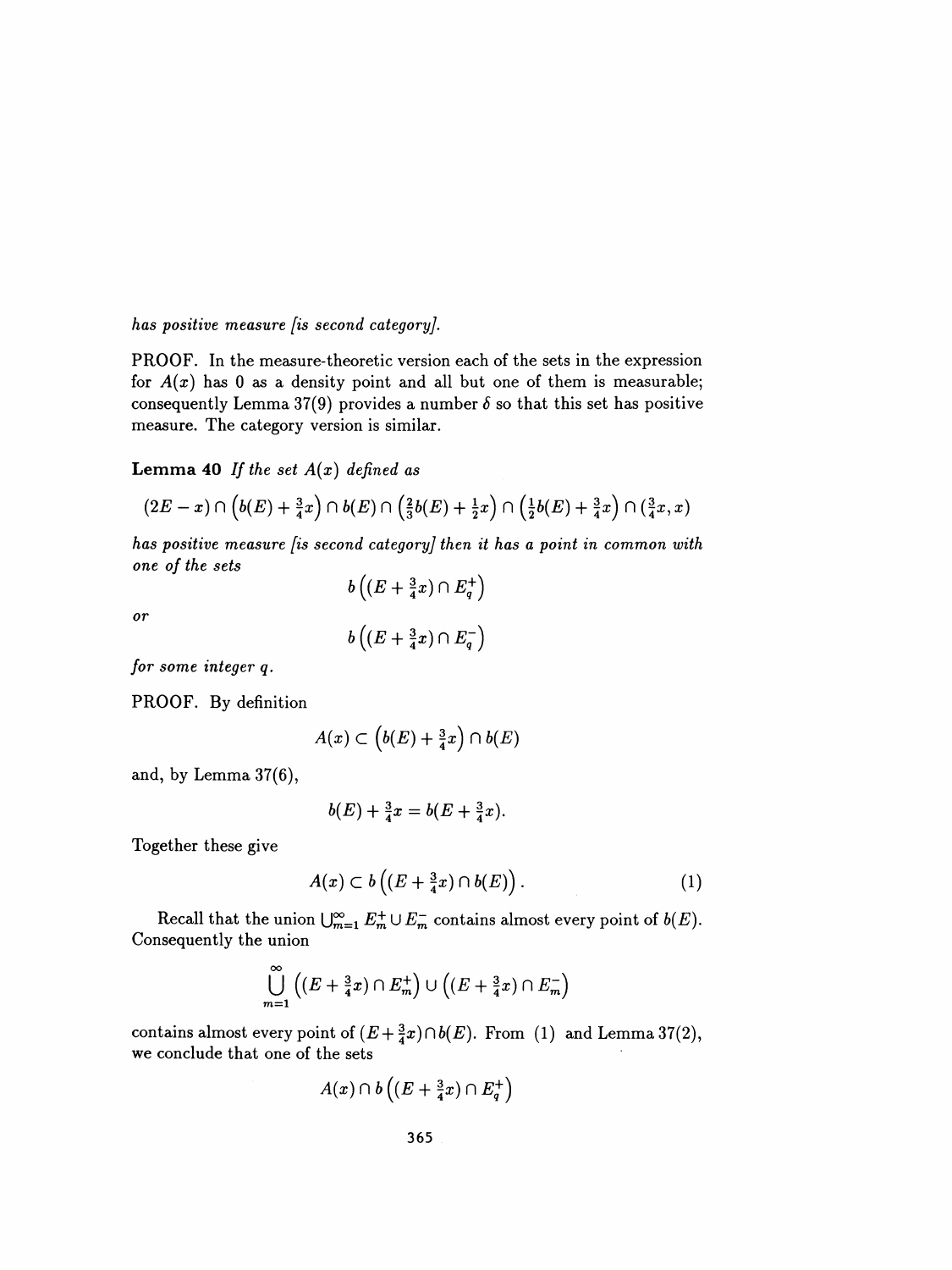or

$$
A(x)\cap b\left((E+\tfrac{3}{4}x)\cap E_q^-\right)
$$

for some integer  $q = 1, 2, 3, \ldots$  has positive measure; if not then  $A(x)$  has measure zero in contradiction to our assumptions. This completes the proof of the lemma.

The third lemma continues these computations.

**Lemma 41** If y is a point in the set  $A(x)$  and

$$
C = \bigcup_{t \in C^-} (t - \kappa(t), t] \cup \bigcup_{t \in C^+} [t, t + \kappa(t))
$$

where  $\kappa(t) = \min\{\frac{1}{m},\frac{1}{4}x\}$  for  $t \in E_m^+ \cup E_m^-$ ,

$$
C^{+} = (E - \frac{3}{4}x + \frac{1}{2}y) \cap \bigcup_{m=1}^{\infty} E_{m}^{+},
$$

and

$$
C^{-} = (E - \frac{3}{4}x + \frac{1}{2}y) \cap \bigcup_{m=1}^{\infty} E_{m}^{-},
$$

then  $y \in b(\frac{1}{2}C + \frac{3}{4}x)$ .

PROOF. Since the set  $\bigcup_{m=1}^{\infty} E_m^+ \cup E_m^-$  contains almost every point of  $b(E)$ the set  $C$  must contain almost every point of

$$
(E-\tfrac{3}{4}x+\tfrac{1}{2}y)\cap b(E).
$$

Therefore

$$
b(C) \supset b\left((E-\frac{3}{4}x+\frac{1}{2}y)\cap b(E)\right)=b\left((E-\frac{3}{4}x+\frac{1}{2}y)\right)\cap b(b(E))
$$

by Lemma 37(8). Thus we have from Lemma 37(4) that

$$
b(C) \supset \left(b(E) - \frac{3}{4}x + \frac{1}{2}y\right) \cap b(E). \tag{2}
$$

Since by definition  $y \in A(x) \subseteq \frac{1}{2} \mathfrak{v}(E) + \frac{1}{4}x$  it follows that  $2(y - \frac{1}{4}x) \in \mathfrak{v}(E)$ . Similarly the fact that  $y \in A(x) \subset \frac{1}{3} b(E) + \frac{1}{2} x$  entails that  $\frac{1}{2}(y - \frac{1}{2}x) \in b(E)$ . A simple computation now shows

$$
2(y - \frac{3}{4}x) + \frac{3}{4}x - \frac{1}{2}y = \frac{3}{2}(y - \frac{1}{2}x) \in b(E)
$$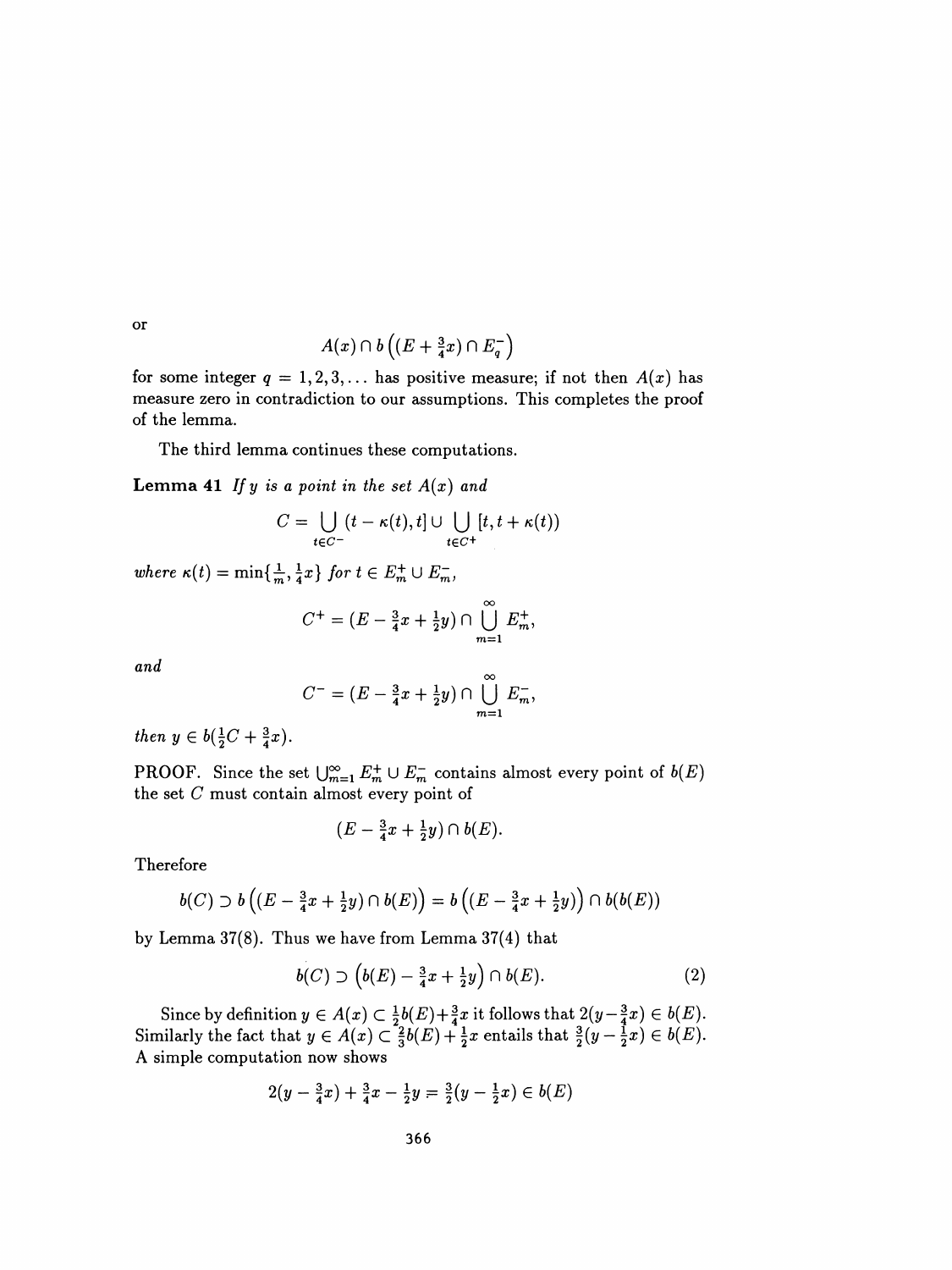and hence that  $z(y - \frac{1}{4}x) \in o(E) - \frac{1}{4}x + \frac{1}{2}y$ . Together with (2) this shows that  $2(y - \frac{1}{4}x) \in o(C)$  or equivalently

$$
y \in \frac{1}{2}b(C) + \frac{3}{4}x = b\left(\frac{1}{2}C + \frac{3}{4}x\right)
$$

as required.

The final lemma completes our preliminary computations.

**Lemma 42** If  $y$  is a point in the set

$$
A(x) \cap \left(b\left((E+\tfrac{3}{4}x)\cap E_q^+\right) \cup b\left((E+\tfrac{3}{4}x)\cap E_q^-\right)\right)
$$

then there is a number  $\beta$  with  $1/q > \beta > 0$  so that one of the two sets

$$
(\tfrac{1}{2}C + \tfrac{3}{4}x) \cap (E + \tfrac{3}{4}x) \cap E_q^+ \cap (y - \beta, y)
$$

or

$$
(\tfrac{1}{2}C+\tfrac{3}{4}x)\cap (E+\tfrac{3}{4}x)\cap E^-_q\cap (y,y+\beta)
$$

is nonempty.

PROOF. By definition  $y \in A(x) \subset (\frac{3}{4}x, x)$  so that a positive number  $\beta$  may be chosen smaller than  $\min\{\frac{1}{q}, \frac{1}{4}\}$  in such a way that  $(y - \beta, y + \beta) \subset (\frac{1}{4}x, x)$ .

If y belongs to the set  $b\left((E+\frac{3}{4}x)\cap E_q^+\right)$  then, since by Lemma 41 y also belongs to the set  $b(\frac{1}{2}C + \frac{3}{4}x)$ , we see that y is a density point of both sets  $(E+\frac{2}{4}x)\cap E_7^+$  and  $\frac{1}{2}C+\frac{3}{4}x$ . Since the set C is a union of intervals it is a Borei set (see, for example, [3, p. 57] for a proof) so that in particular  $\frac{1}{2}C + \frac{3}{4}x$  is measurable. Consequently the set

$$
(\tfrac{1}{2}C+\tfrac{3}{4}x)\cap(E+\tfrac{3}{4}x)\cap E^+_q\cap(y-\beta,y)
$$

has positive measure. If, on the other hand,

$$
y\in b\left((E+\tfrac{3}{4}x)\cap E_q^-\right)
$$

a symmetrical proof shows that

$$
(\tfrac{1}{2}C+\tfrac{3}{4}x)\cap (E+\tfrac{3}{4}x)\cap E^-_q\cap (y,y+\beta)
$$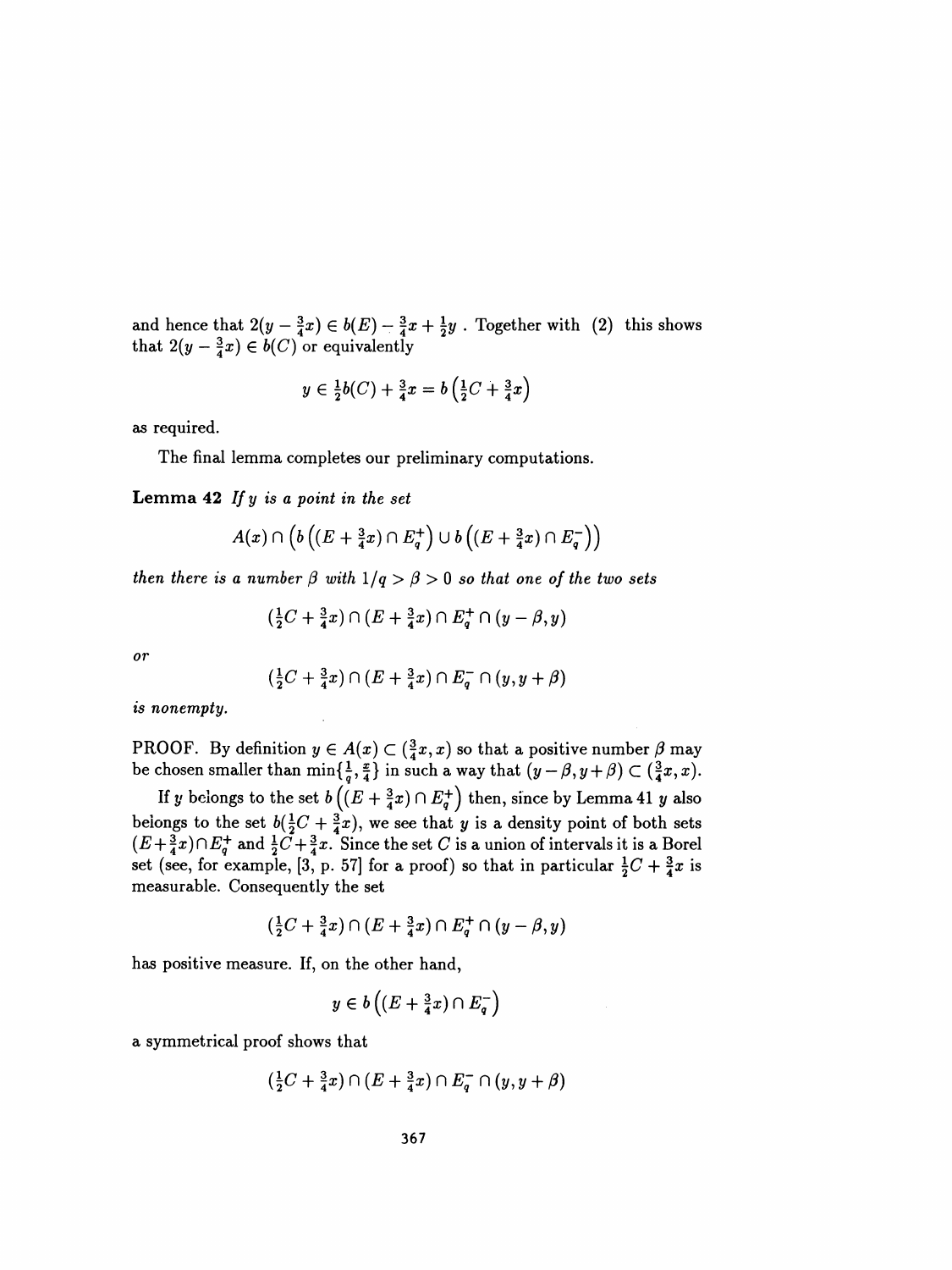

Figure 2: Five reflections in the proof of Lemma 4.

has positive measure. This completes the proof.

 Let us now continue the proof of the main theorem. The strategy of the proof is to choose a neighborhood U so that if  $x \in U$ ,  $x > 0$  then we may select a sequence

$$
0 = x_0, x_1, x_2, x_3, x_4, x_5 = x \\
$$

with centers  $c_i = (x_i + x_{i-1})/2$  so the centers  $c_1$ ,  $c_3$  and  $c_5$  are from E where a forward reflection from  $V_1$  is easily obtained and, more delicately, so that the centers  $c_2$  and  $c_4$  are from the sets  $E_m^+$  or  $E_m^-$  where a small forward or backward reflection from  $V_2$  is available. The scheme is exhibited in the figure (Figure 2) where for purposes of illustration the reflection for the  $c_2$  point is forward but the reflection for the  $c_4$  point is backward. All possibilities of course have to be considered.

By Lemma 39 there is a positive number  $\delta$  which we may select smaller than  $\eta$  so that the set  $A(x)$  is nonempty whenever we choose a point  $x \in$  $(0, \delta)$ . Thus our choice of neighborhood U is evidently to be  $(-\delta, \delta)$  and it is clear that  $\delta$  may depend on E and  $\eta$  as well as the point of density chosen in  $b(E)$  (here taken as 0) but is independent of the other variables in the statement of the theorem.

We begin by using Lemma 39 and 40 to select a point  $x_4 \in A(x)$  that is also in one of the sets

$$
b\left((E+\frac{3}{4}x)\cap E_q^+\right)
$$
  

$$
b\left((E+\frac{3}{4}x)\cap E_q^-\right)
$$

or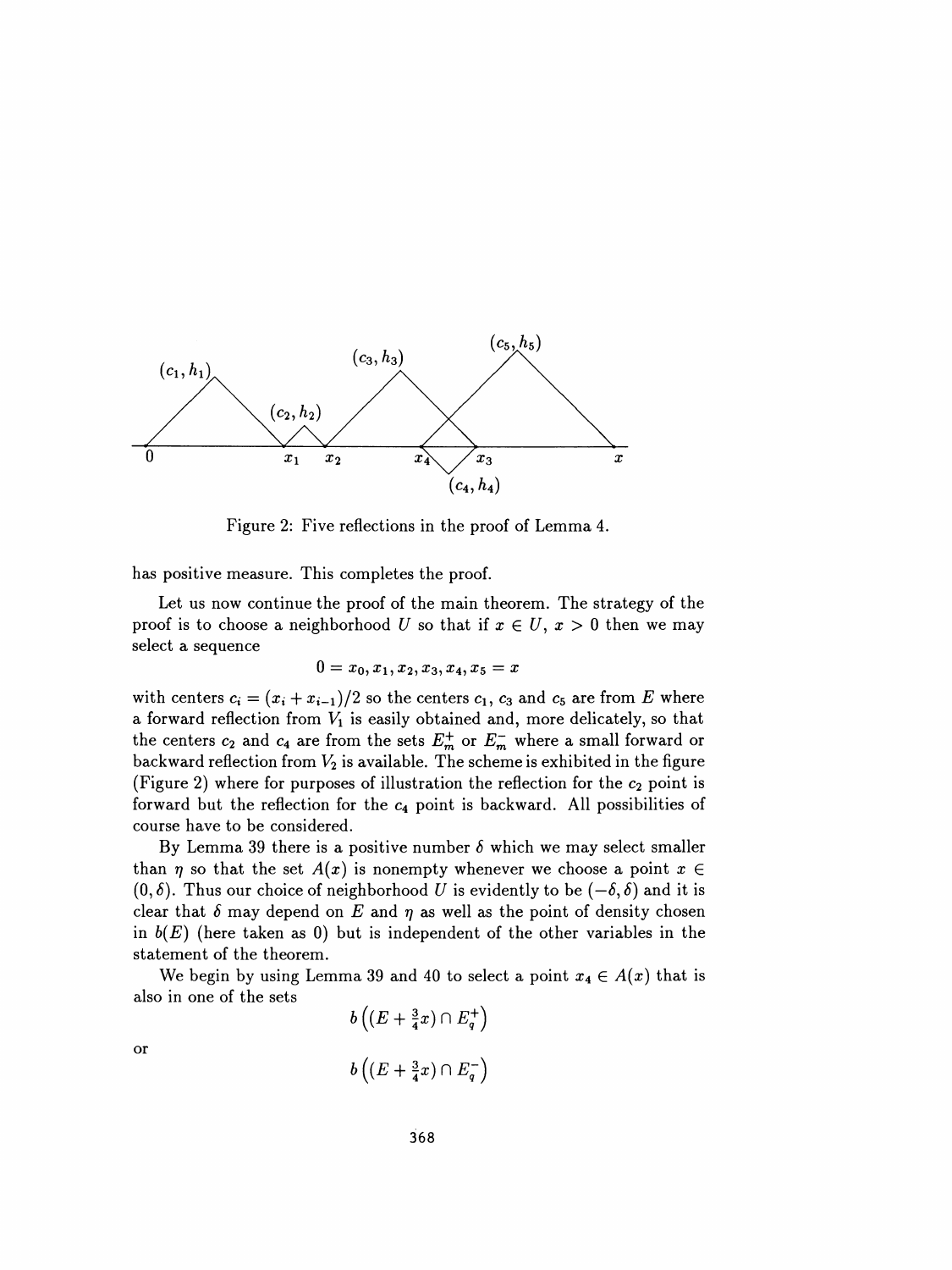for some integer q. By the way  $A(x)$  is defined the midpoint  $c_5 = (x_4+x)/2 \in$ E because  $x_4 \in A \subset 2E - x$ . Also  $0 < x - c_5 < \eta$  so  $(c_5, x - c_5) \in V_1$ .

Associated with the point  $x_4 \in A(x)$  by Lemma 42 there is a number  $0 < \beta < 1/q$  so that a point  $c_4$  may be chosen from one of the sets

$$
(\frac{1}{2}C + \frac{3}{4}x) \cap (E + \frac{3}{4}x) \cap E_q^+ \cap (x_4 - \beta, x_4)
$$

or

$$
(\frac{1}{2}C + \frac{3}{4}x) \cap (E + \frac{3}{4}x) \cap E_q^- \cap (x_4, x_4 + \beta).
$$

If  $c_4$  is in the former set then  $c_4 \in E_q^+$  and  $0 < x_4 - c_4 < \beta < \frac{1}{q}$  so that  $(c_4, x_4 - c_4) \in V_2$ . On the other hand if  $c_4$  is in the latter set then  $c_4 \in E_q^$ and  $0 < c_4 - x_4 < \beta < \frac{1}{q}$  so that again  $(c_4, c_4 - x_4) \in V_2$  and in this case the reflection goes backwards (as illustrated in the figure).

It remains only to determine  $x_1$  and  $c_2$  and the whole sequence  $0 =$  $x_0, x_1, x_2, x_3, x_4, x_5 = x$  will then be known. We set  $x_1 = 2(c_4 - \frac{3}{4}x)$  and we choose a point  $c_2 \in C^+$  so that  $x_1 \in (c_2 - \kappa(c_2), c_2]$  or alternatively we choose  $c_2 \in C^-$  so that  $x_1 \in [c_2, (c_2 + \kappa(c_2))$ . Such a choice is available: for we have  $x_1 = 2(c_4 - \frac{3}{4}x)$  and  $c_4 \in (\frac{1}{2}C + \frac{3}{4}x)$  so that  $x_1$  is in C.

 This completes the definition of the sequence of reflections that carries 0 to x and we have only to complete the verification that the vertex points in V have been used. We already know the reflections about  $c_4$  and  $c_5$  use points in  $V_2$  and  $V_1$  respectively. For  $c_1$  this is not difficult: recall that  $c_1 = (0 + x_1)/2 = c_4 - \frac{3}{4}x$ . Since  $c_4$  was chosen in  $E + \frac{3}{4}x$  this means that  $c_1$ is in E. But  $0 < x_1 - c_1 < \eta$  so the point  $(c_1, x_1 - c_1) \in V_1$ . For  $c_2$  this is immediate: recall that either  $x_1 \in (c_2 - \kappa(c_2), c_2]$  or else  $x_1 \in [c_2, c_2 + \kappa(c_2))$ and hence either  $(c_2, c_2 - x_1) \in V_2$  or else  $(c_2, x_1 - c_2) \in V_2$ . Finally for  $c_3$  we have

$$
c_3 = \frac{x_2 + x_3}{2} = \frac{(2c_2 - x_1) + (2c_4 - x_4)}{2}
$$

and since by definition  $x_1 = 2(c_4 - \frac{3}{4}x)$  we have  $c_3 = c_2 + \frac{3}{4}x - \frac{1}{2}x_4$ . But  $c_2$ <br>by definition belongs to the set  $C + 1/C$  which is a subset of  $F = \frac{3}{4}\pi + \frac{1}{4}\pi$ . by definition belongs to the set  $C^+ \cup C^-$  which is a subset of  $E - \frac{3}{4}x + \frac{1}{2}x_4$ .<br>Consequently  $c \in E$  and so  $(c, x - c) \in V$ . Consequently  $c_3 \in E$  and so  $(c_3, x_3 - c_3) \in V_1$ .

 This completes all the checking and we have produced the sequence of This completes all the checking and we have produced the sequence of<br>five reflections giving  $V : 0 \rightarrow x$ . If  $-\delta < x < 0$  symmetrical arguments nve renections giving  $V : 0 \rightarrow x$ . If  $-0 < x < 0$  symmetrical arguments<br>would obtain  $V : x \rightarrow 0$  and so the proof is complete.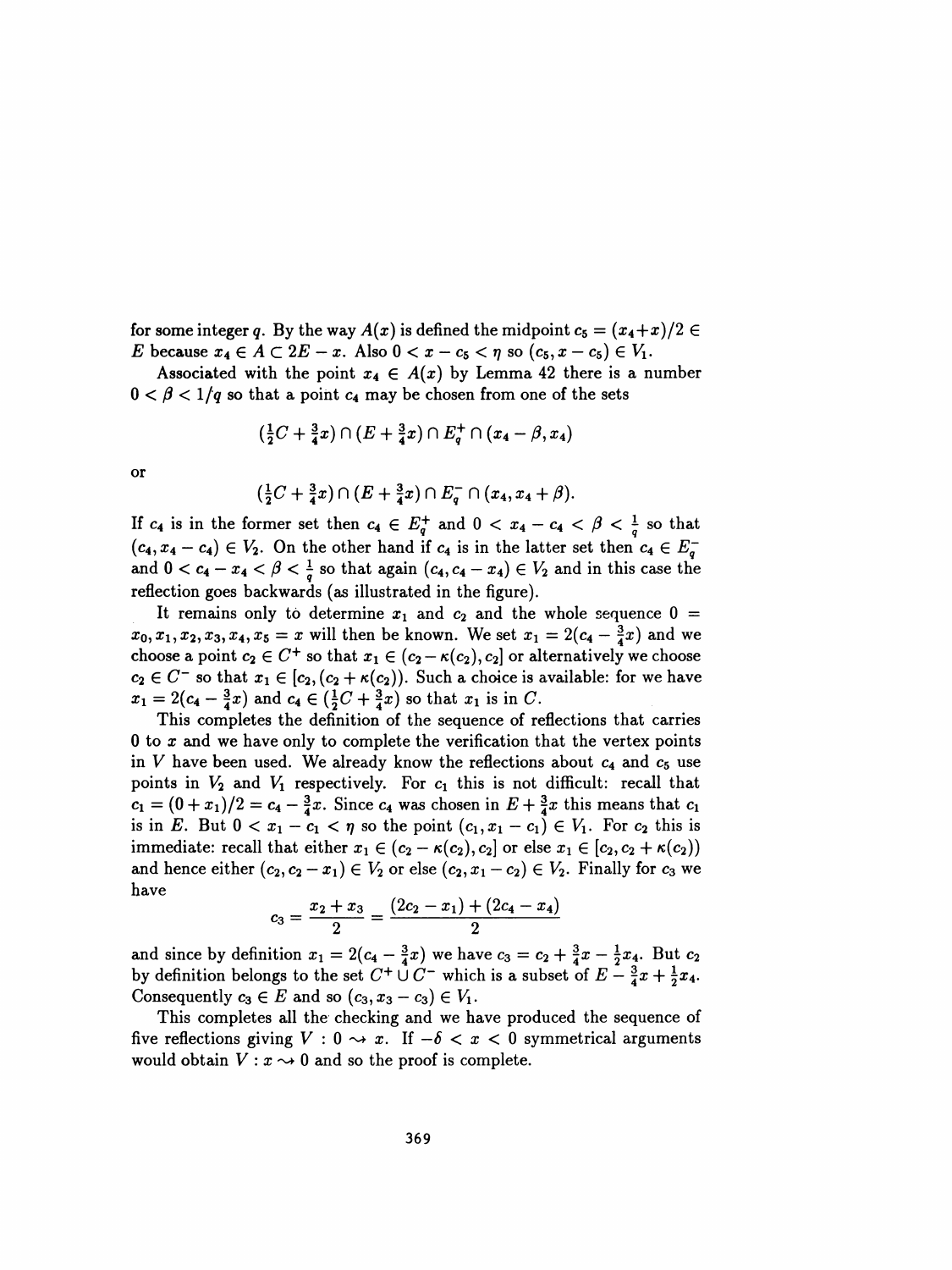### 4.3 Proof of Theorem 6

 As for the measurability results we will prove below it is possible to char acterize functions with the Baire property in terms of separation properties and for that we shall require some preliminary lemmas. Recall that sets A and B are said to be separated by a set M if  $A \subset M$  and  $B \cap M = \emptyset$ .

Lemma 43 A function f has the Baire property if and only if for every  $a < b$  the sets

$$
U = \{x : f(x) < a\}
$$

and

$$
V=\{x: f(x)>b\}
$$

can be separated by a set which has the Baire property .

 PROOF. Certainly the condition is necessary. To show it is sufficient we show, under its assumption, that for any real number  $c$  the set of points

$$
E_c=\{x: f(x)\leq c\}
$$

has the Baire property. For each natural number n choose a set  $M_n$  with the Baire property so that

$$
M_n\supset\{x:f(x)\leq c\}
$$

and

$$
M_n \cap \{x : f(x) > c + 1/n\} = \emptyset.
$$

It is an easy matter to verify that

$$
\bigcap_{n=1}^{\infty} M_n = \{x : f(x) \leq c\}
$$

which exhibits the set  $E_c$  as having the Baire property as we require.

**Lemma 44** Suppose that the subsets  $U$  and  $V$  of the reals cannot be sepa rated by a set with the Baire property and that h is a positive function defined on  $U \cup V$ . Then there are a positive number  $\varepsilon$  and a nonempty  ${\cal G}_\delta$  set P of R with the following properties.

(a) P is residual in some interval I.

(b) The sets  $P \setminus \{x \in U \cap P; h(x) > \varepsilon\}$  and  $P \setminus \{x \in V \cap P; h(x) > \varepsilon\}$ contain no second category set with the Baire property.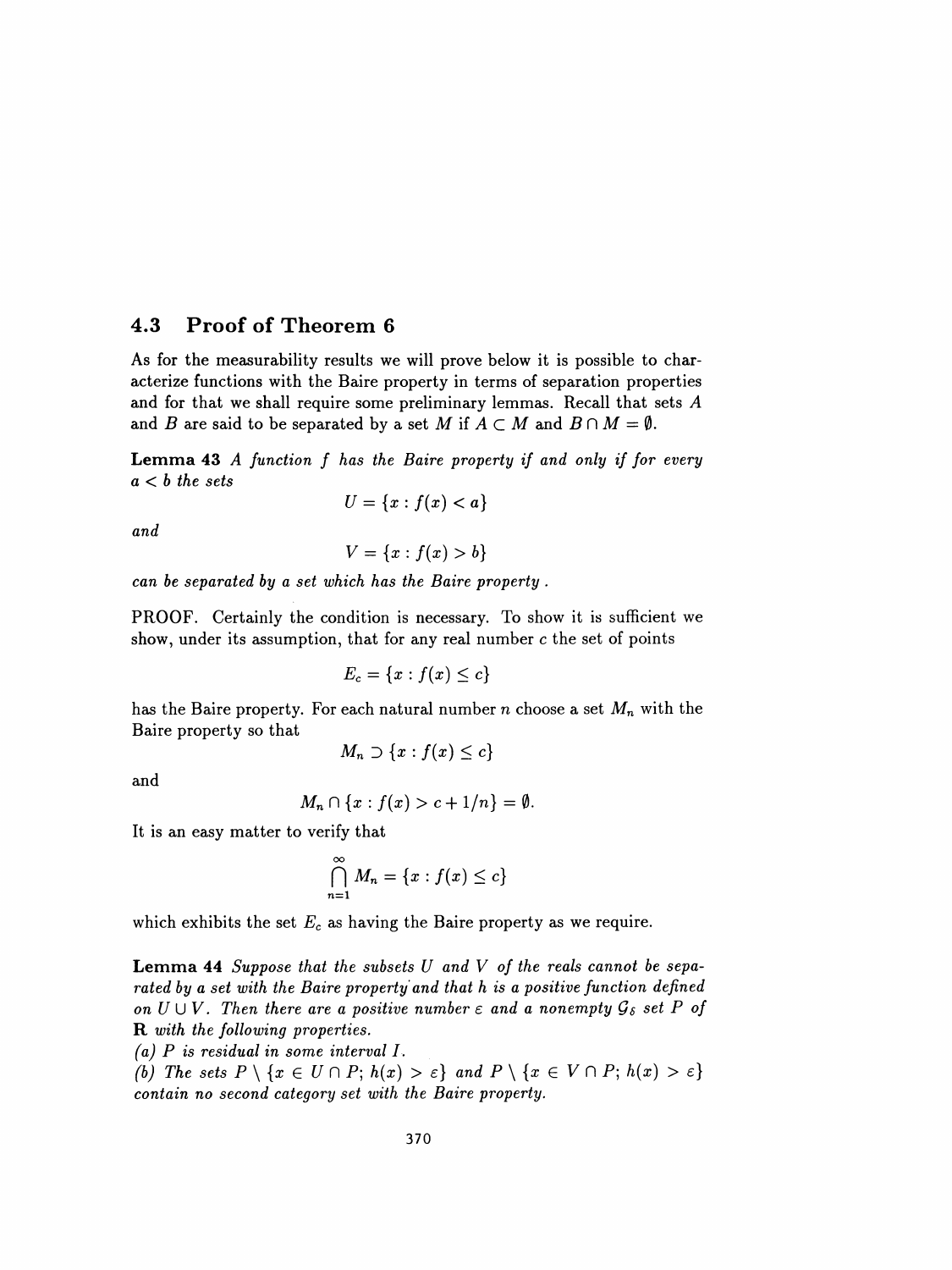PROOF. Just for this proof let us say that sets A and B are simply separated if they can be separated by a set with the Baire property. If for each  $k =$ 1,2,... the sets  $\{x \in U; h(x) > 1/k\}$  and  $\{x \in V; h(x) > 1/k\}$  could be separated by a set, say  $M_k$ , with the Baire property then U and V would be separated by  $\bigcup_{j=1}^{\infty} \bigcap_{k=j}^{\infty} M_k$ . Hence there is a positive number  $\varepsilon$  such that the sets  $U_1 = \{x \in U; h(x) > \epsilon\}$  and  $V_1 = \{x \in V; h(x) > \epsilon\}$  cannot be separated.

Next we observe that whenever  $E_1, E_2, \ldots$  are pairwise disjoint sets with the Baire property such that the sets  $A \cap E_i$  and  $B \cap E_i$  are separated, say by  $M_i$ , then the sets  $A \cap \bigcup E_i$  and  $B \cap \bigcup E_i$  are separated by  $\bigcup (E_i \cap M_i).$ From this we can deduce that there is a set  $A \subset \mathbf{R}$  such that A has the Baire property, the sets  $U_1 \cap A$  and  $V_1 \cap A$  can be separated and that the set  $\mathbb{R} \setminus A$ contains no second category set  $B$  with the Baire property for which the sets  $U_1 \cap B$  and  $V_1 \cap B$  can be separated.

To see this choose, if possible, a second category set  $E_1$  with the Baire property so that  $U_1 \cap E_1$  and  $V_1 \cap E_1$  can be separated. Continue inductively choosing for any ordinal  $\beta$  a second category set

$$
E_{\beta}\subset\mathbf{R}\setminus\bigcup_{\alpha<\beta}E_{\alpha}
$$

with the Baire property so that  $U_1 \cap E_\beta$  and  $V_1 \cap E_\beta$  can be separated. While the process may continue transfinitely we know that any collection of disjoint second category sets with the Baire property is countable (eg. [10, p. 256]) so that by the observation just made in the preceding paragraph the sets  $U_1 \cap \bigcup E_\alpha$  and  $V_1 \cap \bigcup E_\alpha$  can be separated.

The set  $\mathbf{R} \setminus \bigcup E_{\alpha}$  has the Baire property and must itself be of second category otherwise  $U_1$  and  $V_1$  can be separated. Thus if we take  $A = \bigcup E_{\alpha}$ then, by its construction, the set  $\mathbf{R} \setminus A$  contains no second category set B with the Baire property for which the sets  $U_1 \cap B$  and  $V_1 \cap B$  can be separated.

We select a set  $P \subset A$  so that the assertion 44(a) holds. Clearly P is the required set since the assumption that, for example, the set  $P \setminus \{x \in$  $U \cap P$ ;  $h(x) > \epsilon$  contains a second category set B with the Baire property immediately implies that the sets  $\{x \in U \cap B; h(x) > \epsilon\}$  and  $\{x \in V \cap B\}$  $B; h(x) > \epsilon$  are separated by B.

We now complete the proof of Theorem 6. Recall ([10, p. 400]) that a function  $f$  has the Baire property if and only if there is a set  $Z$  residual in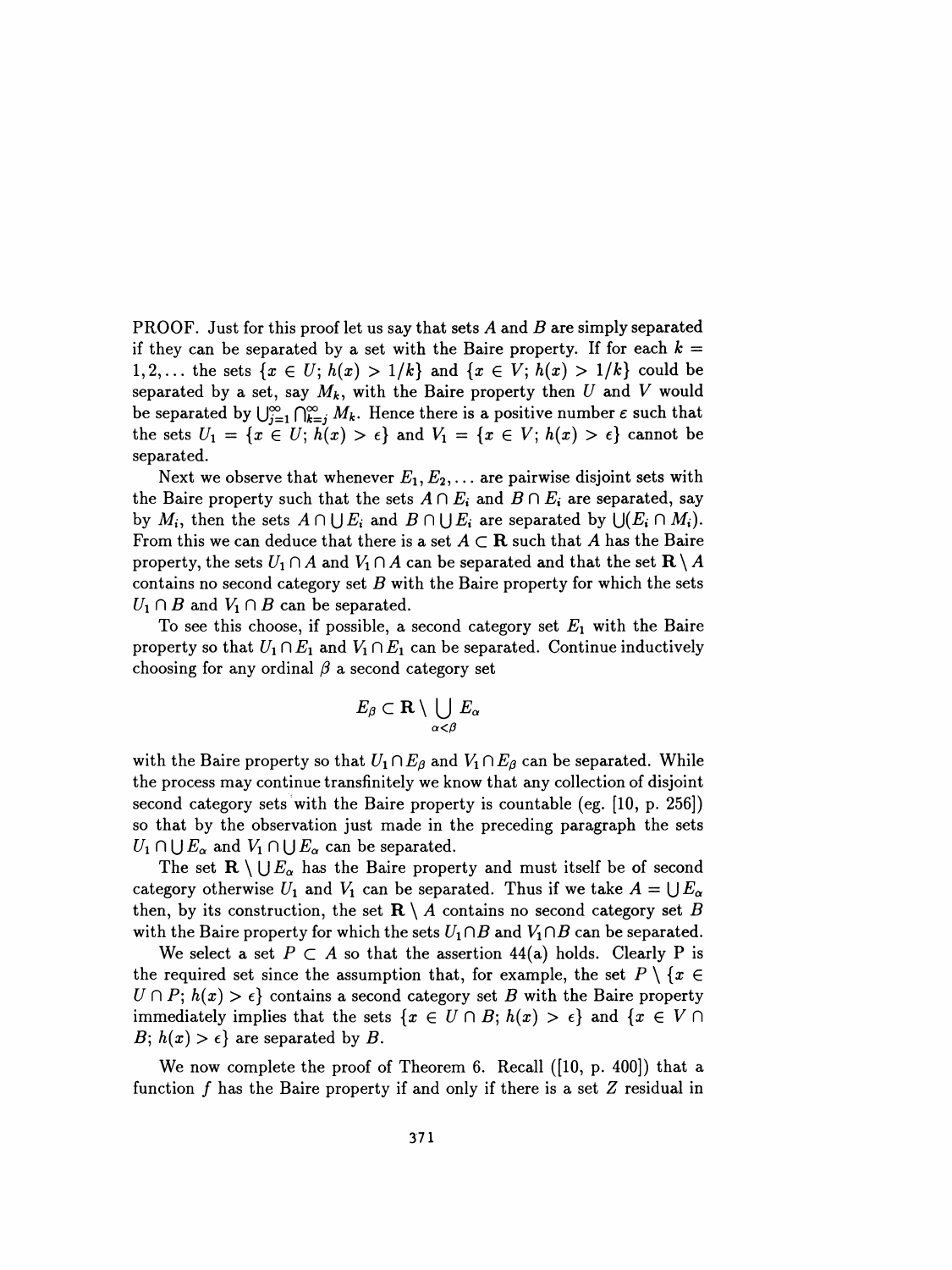**R** so that f is continuous relative to Z. Thus a function f that has the property of Baire is certainly qq-continuous everywhere off of a set of the first category. Suppose then to prove the converse that  $f$  is qq-continuous except at the points of a set N of first category. In view of Lemma  $43$  it is enough to show that for every  $a < b$  the sets

$$
U = \{x : f(x) < a\}
$$

and

$$
V = \{x : f(x) > b\}
$$

can be separated by a set having the Baire property.

If not then by Lemma 44 there is a set  $P$  residual in an interval  $I$  so that U and V are full in P in a category sense. Since f is qq-continuous at every point  $x \in U \setminus N$  each of these points has the property that  $x \notin c(V)$  since that would require  $U \cap V \neq \emptyset$ ; for the same reason every point  $x \in V \setminus N$ has the property that  $x \notin c(U)$ . But this is impossible for then any point of category density  $p$  of  $P$ , which is then also a point of density for both  $U$ and V since these sets are full in P, can belong to neither U nor V. But P is residual in I which provides our contradiction.

Thus  $U$  and  $V$  can be separated by a set with the Baire property for all  $a < b$  and so f has the Baire property as required.

### 4.4 A simpler proof of Theorem 6

 The proof just given for Theorem 6 has the advantage of being easy to trans late for the measure-theoretic version (Theorem 8). This preserves a degree of symmetry between the measure theory and category results. Unfortu nately efforts to preserve such relations often can become forced, and here is no exception. The referee has a supplied a more elegant and revealing proof that directly addresses the category situation. We present this here.

For any function f and any set H let  $\omega(f, H, x)$  denote the oscillation of the restriction of the function  $f$  to the set  $H$  taken at the point  $x$ . If  $f$  is qq-continuous at the points of a residual set (or even just a dense set) then we shall show that  $f$  has the Baire property. It is evidently enough to show that for every integer n there is a residual set  $A_n$  such that  $\omega(f, A_n, x) < 1/n$ for every point  $x \in A_n$ . In this case f is continuous relative to the residual set  $\bigcap_{n=1}^{\infty} A_n$  and so has the Baire property.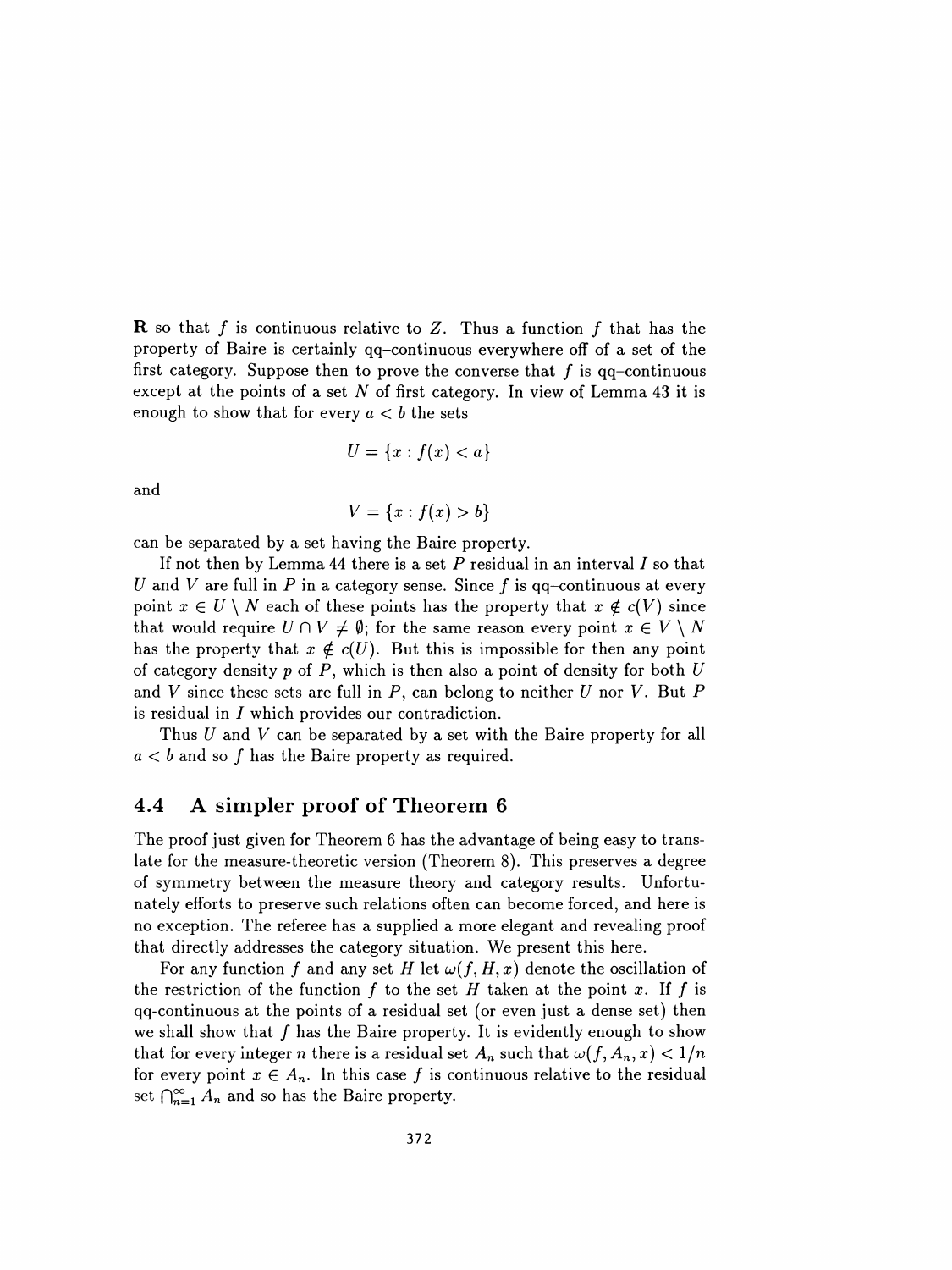Let n be fixed. Let  $\mathcal H$  denote the set of pairs  $(I, B)$  where I is an open interval,  $B \subset I$ , B is residual in I and  $\omega(f, B, x) < 1/n$  for every  $x \in B$ . Then for every interval J there is a pair  $(I, B) \in \mathcal{H}$  such that  $I \subset J$ . Indeed if  $x \in J$  is a point of qq-continuity of f then the set

$$
C = \{y : |f(x) - f(y)| < 1/(2n)\}
$$

must be residual in some open subinterval I of J and then  $(I, I \cap C) \in \mathcal{H}$ . This implies that there is a sequence  $(I_k,B_k) \in \mathcal{H}$  such that  $I_k \cap I_m = \emptyset$  for  $k \neq m$  and  $\bigcup_{k=1}^{\infty} I_k$  is everywhere dense in R. Thus the set  $A_n = \bigcup_{k=1}^{\infty} B_k$  is residual and  $\omega(f,A_n,x) < 1/n$  holds for every  $x \in A_n$ . This completes the proof.

Note that this proof shows that if  $f$  is qq-continuous at the points of a dense set it must have the Baire property.

### 4.5 Proof of Theorem 8

 It is evident that a measurable function, since it is almost everywhere ap proximately continuous, must be almost everywhere qa-continuous. Thus it is enough to show that a function that is almost everywhere qa-continuous is measurable.

 We shall obtain our measurability results as separation properties and for that we shall require the lemmas of this section. Recall that sets  $A$  and  $B$ are said to be separated by a set M if  $A \subset M$  and  $B \cap M = \emptyset$ . The first lemma is just the elementary and well known observation that measurability may be characterized as a separation property.

**Lemma 45** A function f is measurable if and only if for every  $a < b$  the sets

$$
U=\{x: f(x)
$$

and

$$
V = \{x : f(x) > b\}
$$

can be separated by a measurable set.

PROOF. This is identical to Lemma 43.

 The next lemma and its proof are reproduced from Preiss and Thom son  $[12]$ . This gives a useful criterion of measurability in light of Lemma 45.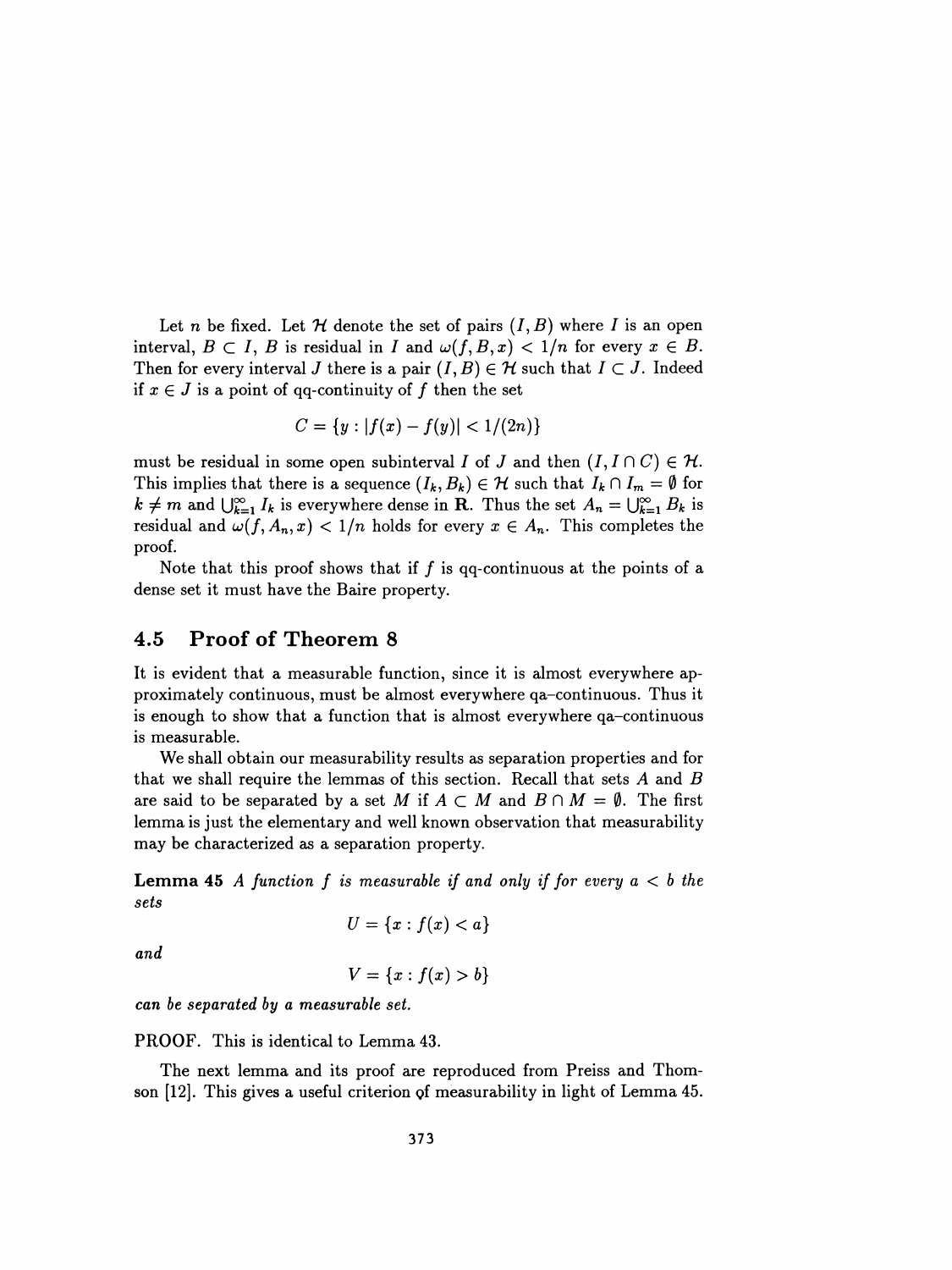**Lemma 46** Suppose that the subsets  $U$  and  $V$  of the reals cannot be separated by a measurable set and that h is a positive function defined on  $U \cup V$ . Then there are a positive number  $\varepsilon$  and a nonempty compact subset P of R with the following properties.

(a) The intersection  $I\cap P$  has positive measure whenever I is an open interval meeting P.

(b) The sets  $\{x \in U \cap P; h(x) > \varepsilon\}$  and  $\{x \in V \cap P; h(x) > \varepsilon\}$  are both of full outer measure in P.

**PROOF.** If for each  $k = 1, 2, ...$  the sets  $\{x \in U; h(x) > 1/k\}$  and  $\{x \in$  $V; h(x) > 1/k$  could be separated by measurable sets, say  $M_k$ , then U and V would be separated by  $\bigcup_{j=1}^{\infty}\bigcap_{k=j}^{\infty}M_k$ . Hence there is a positive number  $\varepsilon$  such that the sets  $\{x \in U; h(x) > \varepsilon\}$  and  $\{x \in V; h(x) > \varepsilon\}$  cannot be separated by a measurable set.

Next we observe that whenever  $E_1, E_2, \ldots$  are pairwise disjoint measurable sets such that the sets  $A \cap E_i$  and  $B \cap E_i$  are separated by measurable sets, say  $M_i$ , then the sets  $A \cap \bigcup E_i$  and  $B \cap \bigcup E_i$  are separated by  $\bigcup (E_i \cap M_i)$ . From this we easily deduce that there is a measurable set  $A \subset \mathbf{R}$  such that the sets  $\{x \in U \cap A; h(x) > \epsilon\}$  and  $\{x \in V \cap A; h(x) > \epsilon\}$  can be separated by a measurable set and that the set  $\mathbf{R} \setminus A$  contains no measurable set B of positive measure for which the sets  $\{x \in U \cap B; h(x) > \epsilon\}$  and  ${x \in V \cap B; h(x) > \epsilon}$  would be separated by a measurable set.

Since the set  $\mathbf{R} \setminus A$  has positive measure it contains a nonempty compact set P for which the assertion  $46(a)$  holds. Clearly P is the required set since the assumption that, for example, the set  $P \setminus \{x \in U \cap P; h(x) > \epsilon\}$  contains a measurable set  $B$  of positive measure immediately implies that the sets  ${x \in U \cap B; h(x) > \epsilon}$  and  ${x \in V \cap B; h(x) > \epsilon}$  are separated by B.

We may now complete the proof of Theorem 8. Suppose that  $f$  is almost everywhere qa-continuous. It is enough to show that for every  $a < b$  the sets

$$
U = \{x : f(x) < a\}
$$

and

$$
V = \{x : f(x) > b\}
$$

 can be separated by a measurable set. If not then by Lemma 46 there is a measurable set  $P$  of positive measure so that  $U$  and  $V$  are of full outer measure in  $P$ . Since f is almost everywhere qa-continuous almost every point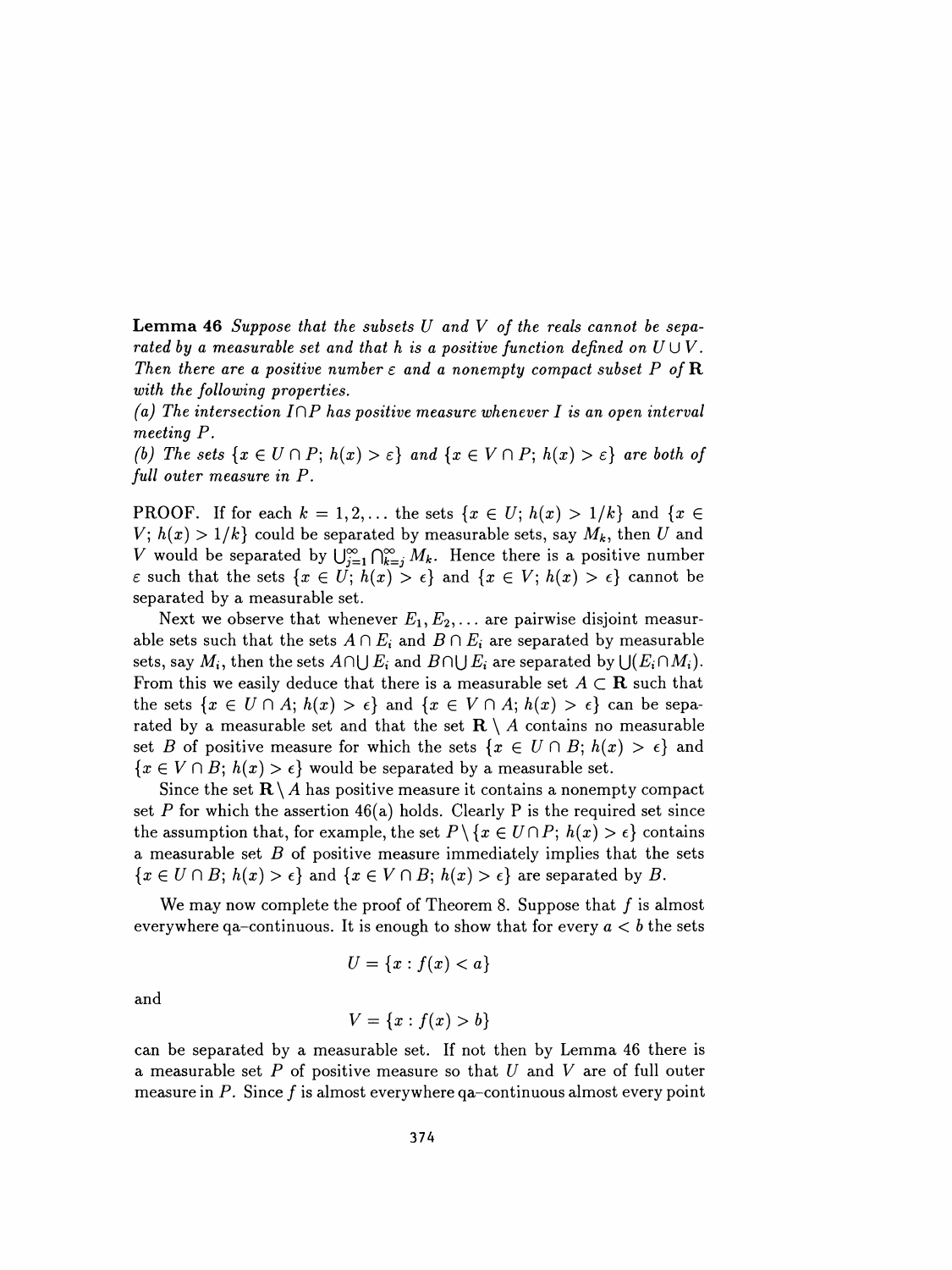x in U has the property that  $x \notin d(V)$  since that would require  $U \cap V \neq \emptyset$ ; for the same reason almost every point x in V has the property that  $x \notin d(U)$ . But this is impossible for then any point of density  $p$  of  $P$ , which is then also a point of density for both  $U$  and  $V$  since these sets are full in  $P$ , can belong to neither  $U$  nor  $V$ . But almost every point of  $P$  is a point of density which provides our contradiction.

Thus U and V can be separated by a measurable set for all  $a < b$  and so  $f$  is measurable. This completes the proof.

#### 4.6 Proof of Theorem 9

 It is enough to indicate the measure-theoretic version as the translation to the category version is easily carried out. As usual  $b(E)$  denotes the set of density points  $d(E)$  in the former version and the second category points  $c(E)$  in the latter.

Let E be a subset of  $LS_f \setminus L_f$  and let

$$
V = \{(x,t) : x \in E, \ f(x-t) = f(x+t)\}.
$$

By the assumptions in the theorem at each point  $x \in E$  there is a positive number  $\delta(x)$  so that

$$
0 < |t| < \delta(x) \Longrightarrow (x, t) \in V.
$$

We firstly obtain, by standard methods, a partition  ${E_n}$  of E so that

$$
x\in E_n, \ 0<|t|<1/n \Longrightarrow (x,t)\in V.
$$

For the first part of the theorem we assume that  $E$  is measurable. We may apply the covering Lemma 4 with  $V_1 = V_2 = V$  to the set  $b(E_n)$  for under this measurability assumption on the set E almost every point of  $b(E_n)$  is contained in E and so, for almost every point x in  $b(E_n)$ ,

$$
0 < |t| < \delta(x) \Longrightarrow (x, t) \in V.
$$

Thus we obtain that for any  $z \in b(E_n)$  there is a neighborhood U of z so that, for any  $x \in U$ ,

$$
z < x \Longrightarrow V : z \leadsto x
$$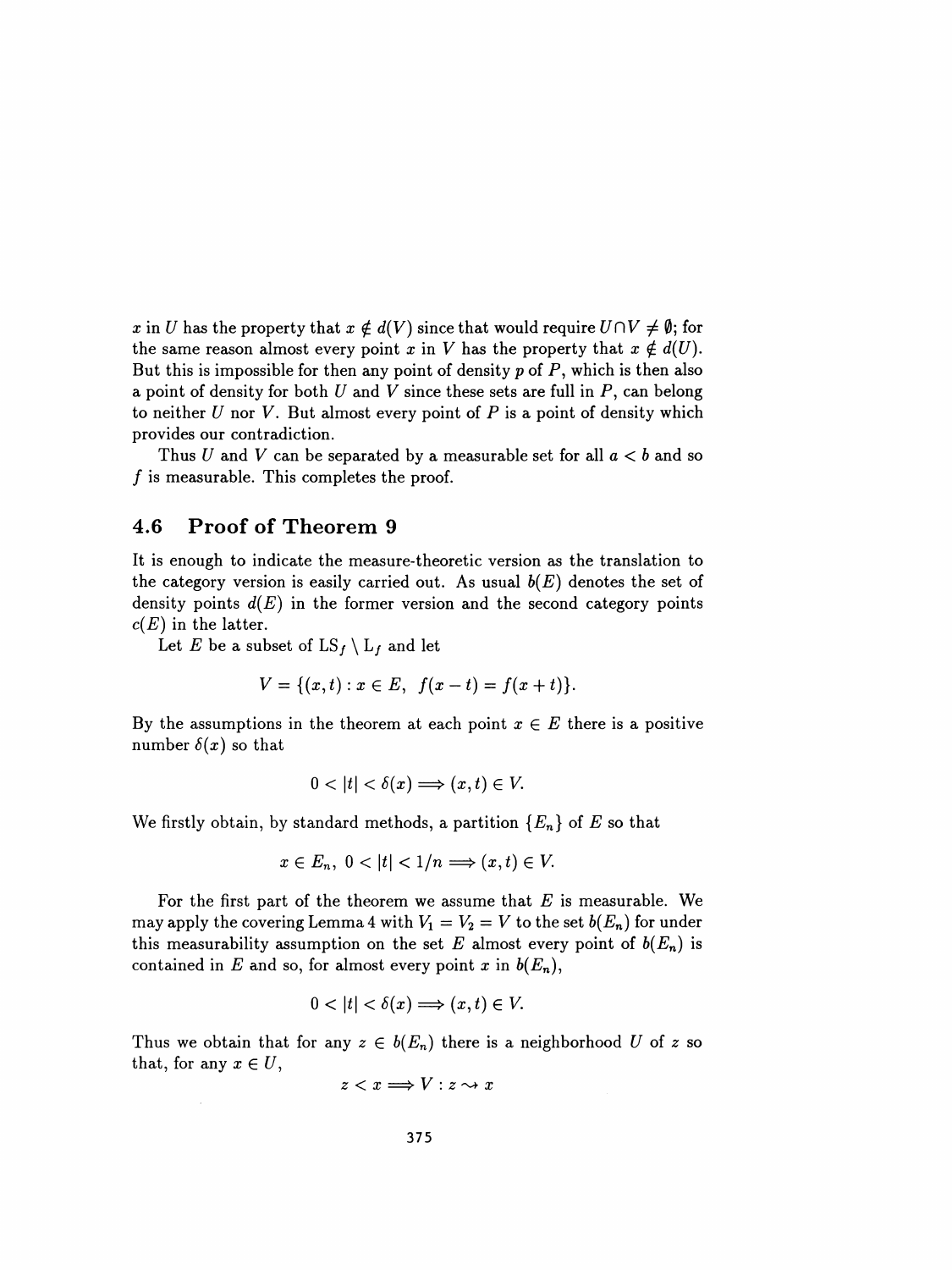and

$$
x < z \Longrightarrow V : x \leadsto z
$$

by five reflections in V. But each pair  $(s,t) \in V$  has  $f(s+t) = f(s-t)$  and this easily establishes that  $f(x) = f(z)$  for any such  $x \in U$ .

Consequently each point  $z \in b(E_n)$  is a point of constancy of f. Accordingly  $b(E_n) \subset L_f$  and so  $E \cap b(E_n) = \emptyset$  for each n. But  $E = \bigcup_{n=1}^{\infty} E_n$  so that  $b(E) \setminus \bigcup_{n=1}^{\infty} b(E_n)$  has measure zero. But we also know that  $E \setminus b(E)$  has measure zero and from this it follows that  $E$  itself must have measure zero as required.

 We turn now to the second part of the theorem and drop the assumption that E is measurable. Take  $E = \text{LS}_f \setminus \text{L}_f$ . Let z be a point in both  $b(E_n)$  and in  $qaC<sub>f</sub>$ . We have the conditions to apply the covering Lemma 3; therefore there is a positive number  $\delta$  so that for every point  $0 < |z - x| < \delta$  there is a set  $A_x$  having z as a point of density and for all  $a \in A_x$ ,

$$
z < a < x \Longrightarrow V : a \leadsto x
$$

and

$$
z > a > x \Longrightarrow V : x \leadsto a
$$

by two reflections in V.

Once again this gives  $f(a) = f(x)$  for such points. But z is a point of qa-continuity of f so that, since  $A_x$  has density 1 at z some sequence of points  $a_n$  in  $A_x$  can be found with  $f(a_n) \rightarrow f(z)$ . From this we conclude that  $f(z) = f(x)$  for all  $|z - x| < \delta$  so that, again, z is a point of constancy of f. Thus  $qaC_f \cap b(E_n) \subset L_f$  and so  $qaC_f \cap E \cap b(E_n) = \emptyset$  for each n. As before then we conclude that  $E \cap \text{qaC}_f$  itself must have measure zero as required.

### 4.7 Proof of Theorem 18

 As before it is enough to indicate the measure-theoretic version as the trans lation to the category version is easily carried out and again  $b(E)$  denotes the set of density points in the former version and the second category points in the latter. The proof is essentially that of Uher but rephrased to accom modate the covering language promoted here.

Let E be a subset of  $SS_f \setminus C_f$ , let

$$
V(\epsilon)=\{(x,t): x\in E,\ f(x+t)-f(x-t)<\epsilon\},
$$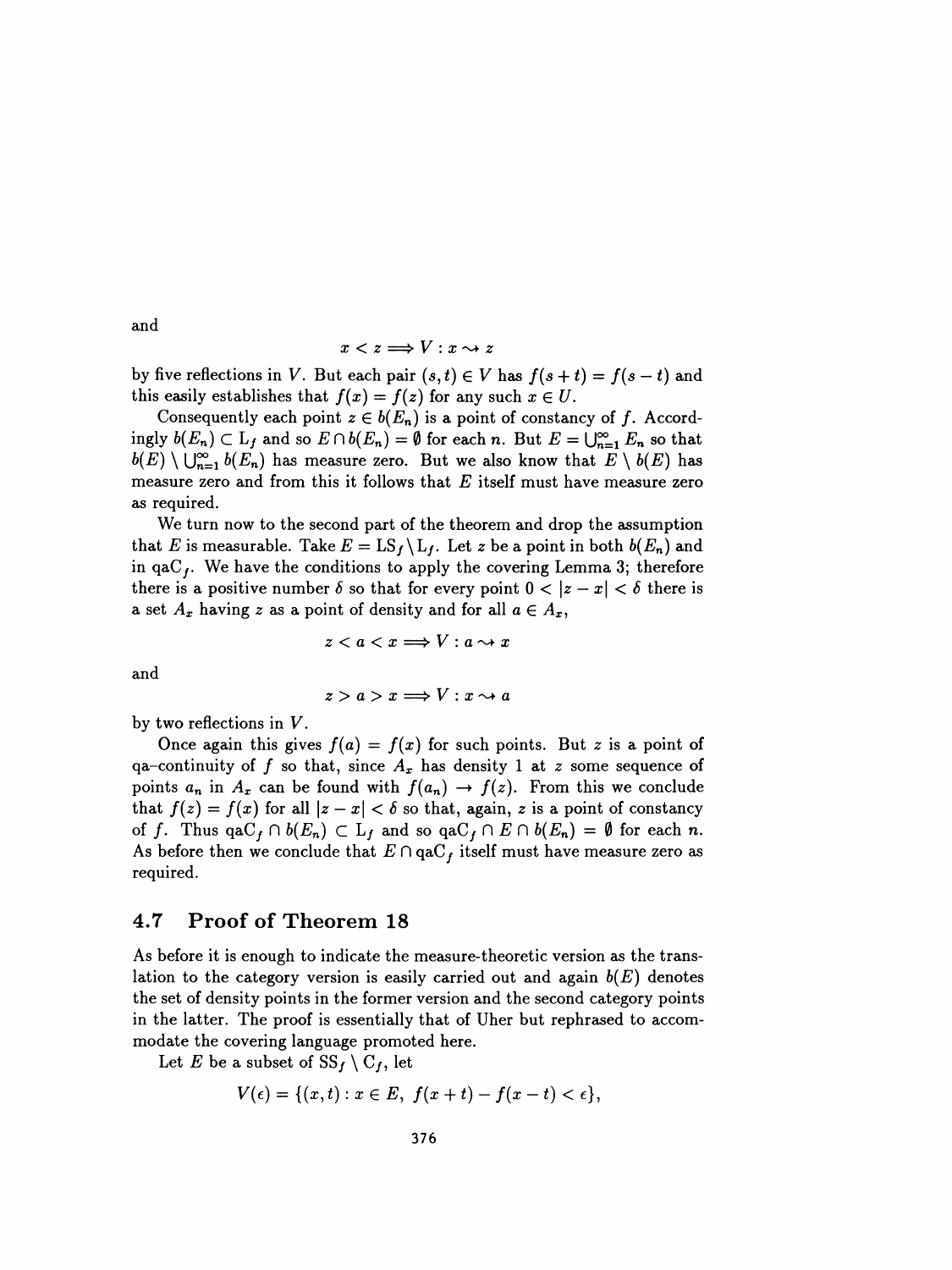let  $E^+$  denote the set of points in E at which f is upper semicontinuous and let  $E^-$  denote the set of points there at which f is lower semicontinuous. By the assumptions in the theorem at each point  $x \in E$  there is a positive number  $\delta(x)$  so that  $V(\epsilon)$  has the properties

$$
x \in E^+, \, 0 < t < \delta(x) \Longrightarrow (x, t) \in V(\epsilon)
$$

and

$$
x\in E^-,\,0>t>-\delta(x)\Longrightarrow (x,t)\in V(\epsilon).
$$

As usual we partition the set  $E^+$  using the collection  $V(1/m)$  to obtain a partition  ${E^+_{nm}}$  of that set with the properties that

$$
x \in E_{nm}^+, \ 0 < t < 1/n \Longrightarrow (x, t) \in V(1/m).
$$

For the first part of the theorem if  $E$  is measurable then we may apply the covering Lemma 4 with  $V_1 = V_2 = V(1/m)$  to the set  $\delta(E_{mn})$  for, under the measurability assumption, almost every point of  $\mathfrak{o}(E_{mn})$  is contained in Eq. and so for almost every point x in  $b(E_{mn}^+)$  either

$$
0 < t < \delta(x) \Longrightarrow (x, t) \in V(1/m).
$$

or

$$
0 > t > \delta(x) \Longrightarrow (x, t) \in V(1/m).
$$

Thus we obtain that for any  $z \in b(E_{mn}^+)$  there is a neighborhood U of z so that, for any  $x \in U$ ,

$$
z < x \Longrightarrow V : z \leadsto x
$$

and

 $x < z \Longrightarrow V : x \rightsquigarrow z$ 

by five reflections in  $V(1/m)$ . But each pair  $(s, t) \in V$  has  $f(s+t) - f(s-t) <$  $1/m$  and this gives  $f(z)-f(x) < 5/m$  and  $f(y)-f(z) < 5/m$  for all  $x < z < y$ in U. Consequently

$$
\liminf_{x \to z-} f(x) \ge f(z) - 5/m
$$

and

$$
\limsup_{y \to z+} f(y) \le f(z) + 5/m
$$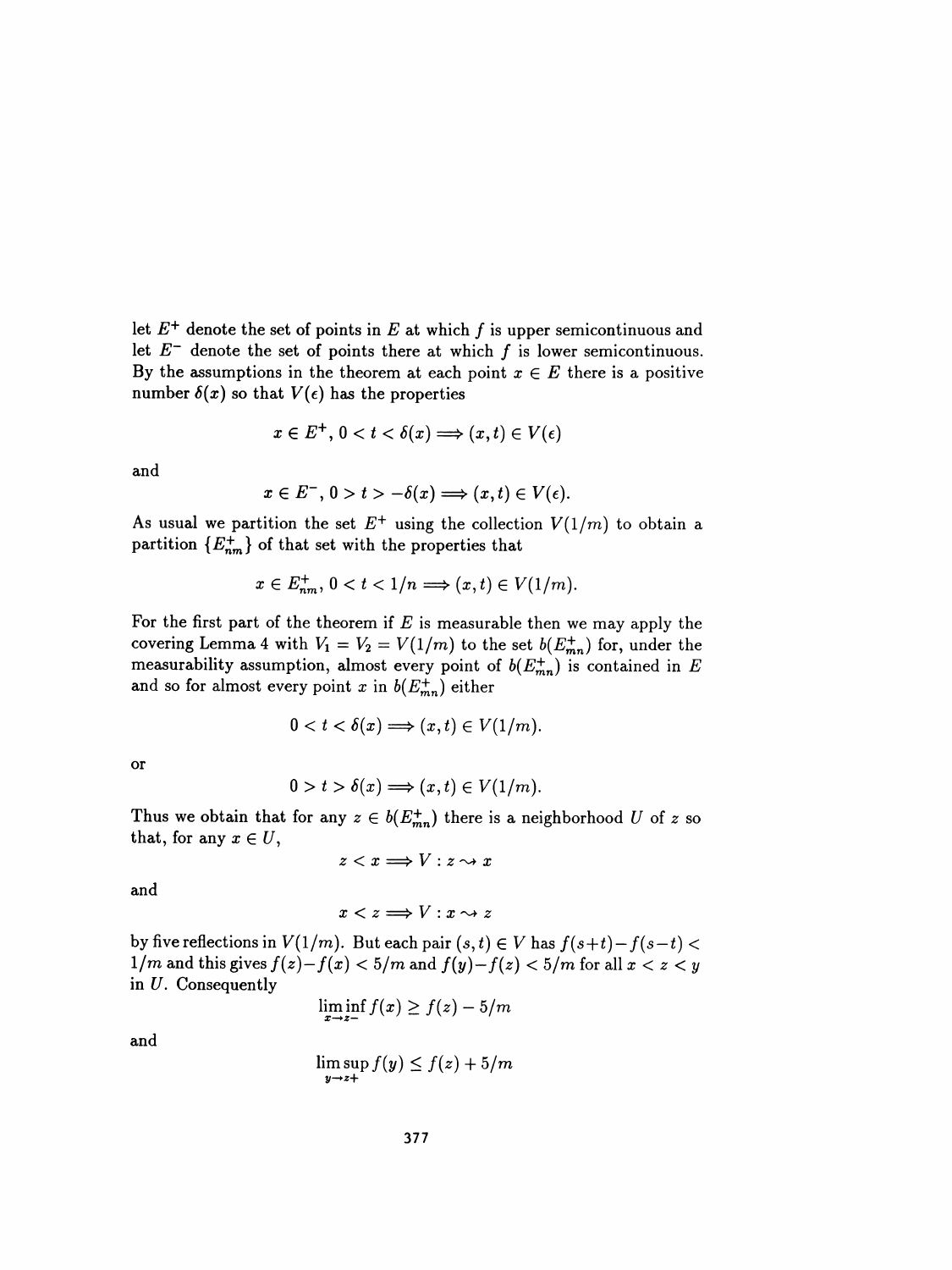for all z in  $\bigcup_{n=1}^{\infty} b(E_{mn}^+)$ . From this it follows that

$$
\liminf_{x\to z-} f(x) \ge f(z)
$$

and

$$
\limsup_{y\to z+} f(y) \leq f(z)
$$

for all

$$
z\in \bigcap_{m=1}^{\infty}\bigcup_{n=1}^{\infty}b(E_{mn}^+).
$$

If we apply the same arguments to the set  $E^-$  we will have a parallel situation on the set

$$
z\in \bigcap_{m=1}^{\infty}\bigcup_{n=1}^{\infty}b(E_{mn}^{-}).
$$

By a well known theorem of W. H. Young (see [18, p. 53]) this means  $f$  is continuous at every point of

$$
A = \bigcap_{m=1}^{\infty} \bigcup_{n=1}^{\infty} b(E_{mn}^+) \cup b(E_{mn}^-)
$$

with at most countably many exceptions.

Thus nearly every point of this set  $A$  is a point of continuity of  $f$  and therefore  $A \subset C_f \cup N$  for some countable set N and so  $E \cap A$  has measure zero. But  $E = \bigcup_{n=1}^{\infty} E^+_{mn} \cup E^-_{mn}$  for each m so that

$$
b(E) \setminus \bigcap_{m=1}^{\infty} \bigcup_{n=1}^{\infty} b(E_{mn}^+) \cup b(E_{mn}^-)
$$

has measure zero. But we also have that  $E \setminus b(E)$  has measure zero and from this it follows that  $E$  itself must have measure zero as required.

 We turn now to the second part of the theorem. We drop the assumption that E is measurable and take  $E = SS_f \setminus C_f$ . Let z be a point in both  $b(E_{mn}^+)$  and in qaC<sub>f</sub>. We have the conditions to apply the covering Lemma 3; therefore there is a positive number  $\delta$  so that for every point  $0 < |z - x| < \delta$ there is a set  $A_x$  having z as a point of density and for all  $a, b \in A_x$ ,

$$
z < a < x \Longrightarrow V(1/m) : a \leadsto x
$$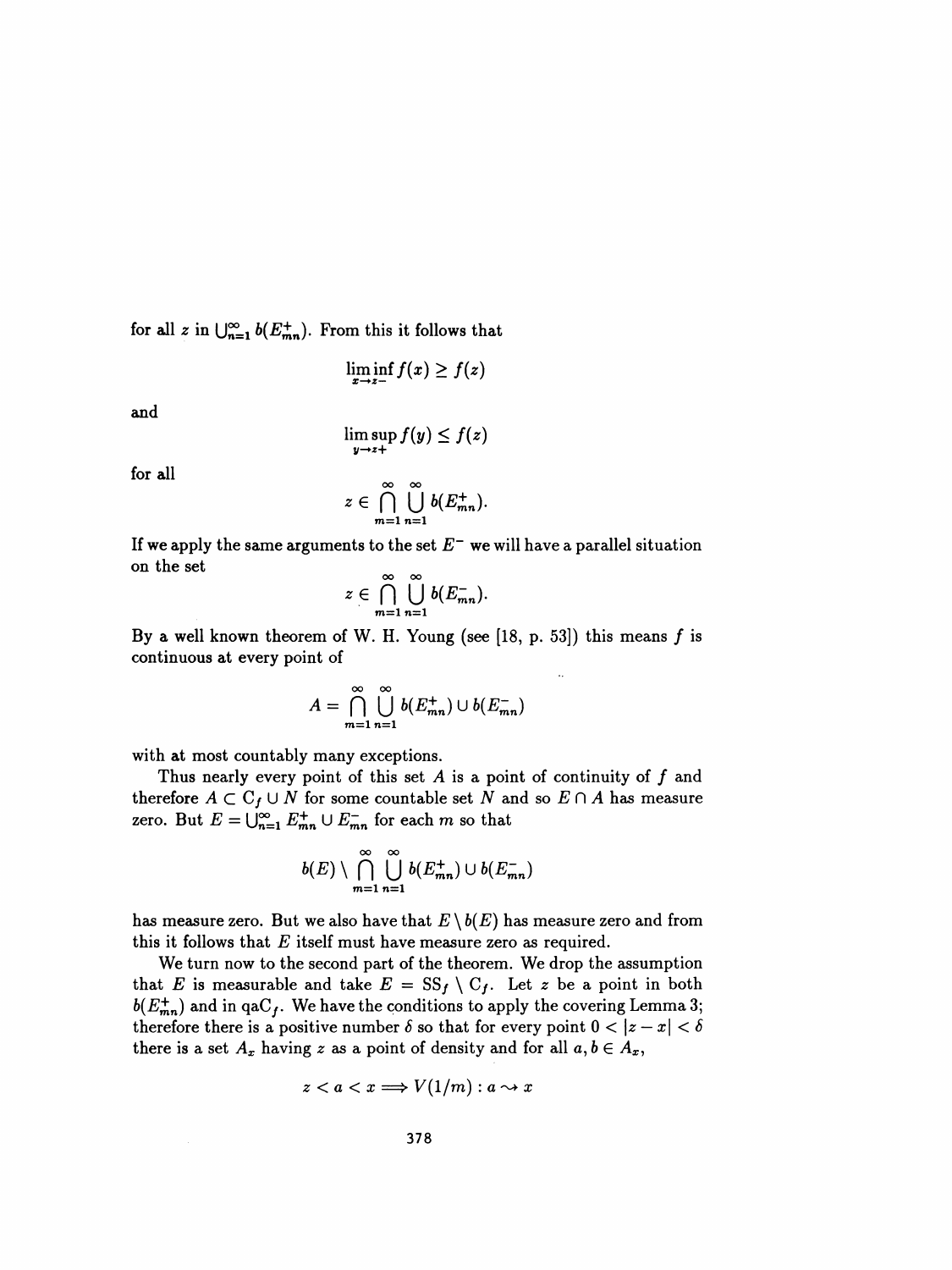and

$$
z > b > x \Longrightarrow V(1/m) : x \rightsquigarrow a
$$

by two reflections in  $V(1/m)$ .

Once again this gives  $f(x) - f(a) < 2/m$  and  $f(b) - f(x) < 2/m$  for all such points. But z is a point of qa-continuity of f so that since  $A_x$  has density 1 at z some sequences of points  $a_n > z > b_n$  in  $A_x$  can be found with  $f(a_n) \to f(z)$  and  $f(b_n) \to f(z)$ . Thus in almost the same manner as before we obtain

$$
\liminf_{x\to z-} f(x) \ge f(z)
$$

and

$$
\limsup_{y\to z+} f(y) \le f(z)
$$

for all

$$
z\in \bigcap_{m=1}^{\infty}\bigcup_{n=1}^{\infty}b(E_{mn}^{+}).
$$

Again we argue using the set  $E^-$  in the obvious manner, appeal to the theorem of Young again and we can conclude that the set  $E \cap qaC_f$  itself must<br>have measure gave as required have measure zero as required.

### 4.8 Proof of Theorem 32

For the proof we notice that the relation  $\overline{SD} f(x) \leq \overline{D} f(x)$  must hold at every point; consequently the set of points where  $\overline{SD} f(x) \neq \overline{D} f(x)$  can be written as a countable union

$$
\bigcup_{r\in Q} \{x:\overline{\mathrm{SD}}\,f(x)< r<\overline{\mathrm{D}}\,f(x)\}
$$

where the union is over all rational numbers  $r$ . Therefore the theorem is proved by showing that each set of this form has the required property. This leads us to the following lemma; once we have proved this we will have completed the proof of the theorem.

**Lemma 47** Let  $f$  be an arbitrary function and  $K$  a real number. Then the set

$$
\{x:\overline{SD} f(x) < K\} \setminus \{x:\overline{D} f(x) \leq K\}
$$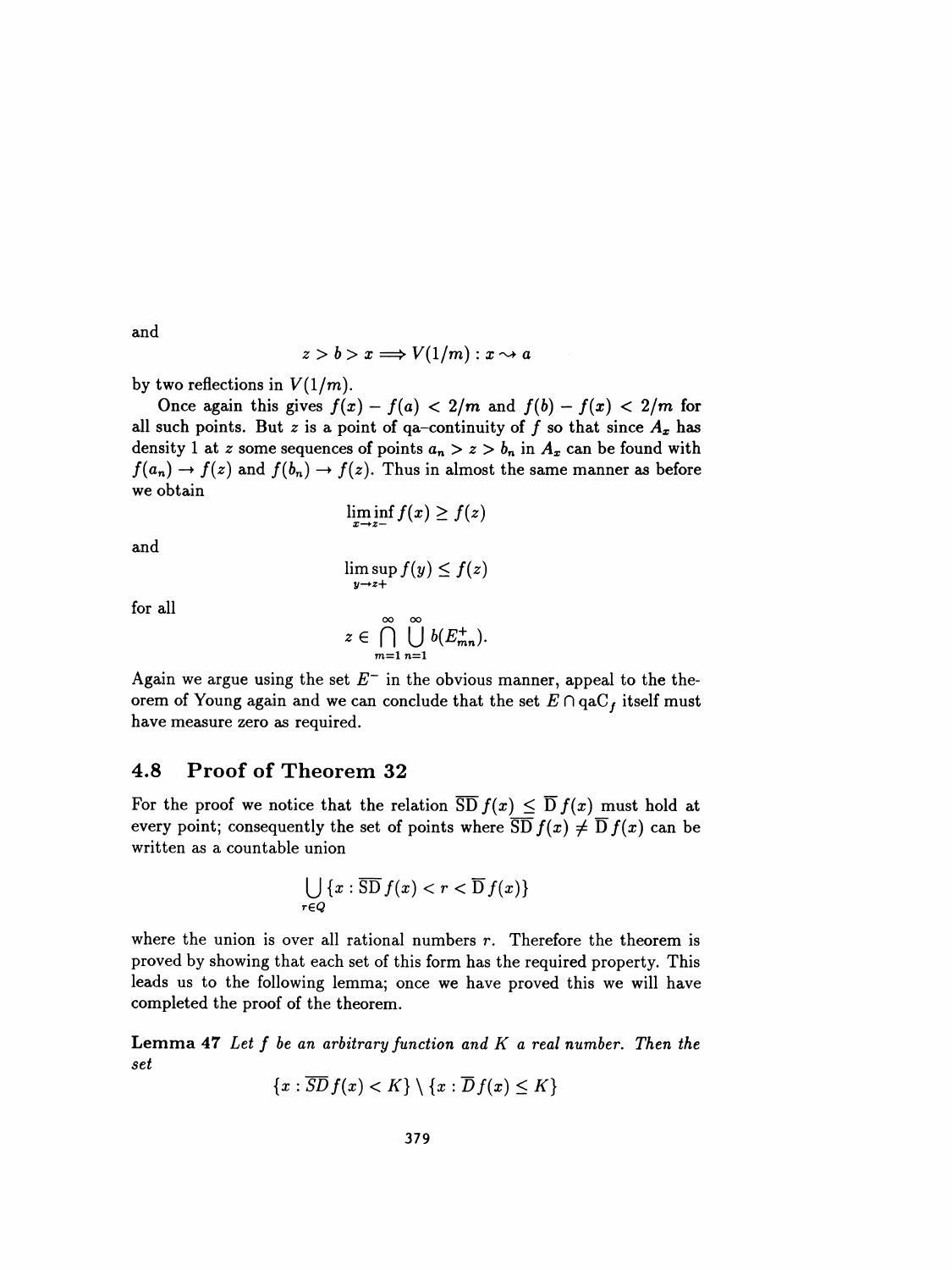contains no measurable set of positive measure and no second category set having the Baire property. If, furthermore,  $qaC_f$  and  $qqC_f$  denote the sets of points at which  $f$  is qa-continuous and qq-continuous respectively then

$$
qaC_f \cap \{x : \overline{SD} f(x) < K\} \setminus \{x : \overline{D} f(x) \le K\}
$$

has measure zero and

$$
qqC_f \cap \{x : \overline{SD}f(x) < K\} \setminus \{x : \overline{D}f(x) \leq K\}
$$

is first category.

PROOF. Again we indicate only the measure-theoretic version with  $b(E)$ denoting the set of density points. Let  $E$  be a subset of

$$
\{x:\overline{\mathrm{SD}}\,f(x)
$$

and let

$$
V = \{(x, t) : x \in E, f(x + t) - f(x - t) < 2Kt\}.
$$

By the assumptions in the theorem, at each point  $x \in E$  there is a positive number  $\delta(x)$  so that V has the properties

$$
x\in E,\,0
$$

As usual we obtain first a partition  ${E_n}$  of the set E with the properties that

$$
x\in E_n, \, 0
$$

For the first part of the theorem if  $E$  is measurable then we may apply the covering Lemma 4 with  $V_1 = V_2 = V$  to the set  $b(E_n)$  for, under the measurability assumption, almost every point of  $b(E_n)$  is contained in E and so for almost every point x in  $b(E_n)$ 

$$
0 < t < \delta(x) \Longrightarrow (x, t) \in V.
$$

Thus we obtain that for any  $z \in b(E_n)$  there is a neighborhood U of z so that, for any  $x \in U$ ,

$$
z < x \Longrightarrow V : z \leadsto x
$$

and

$$
x < z \Longrightarrow V : x \rightsquigarrow z
$$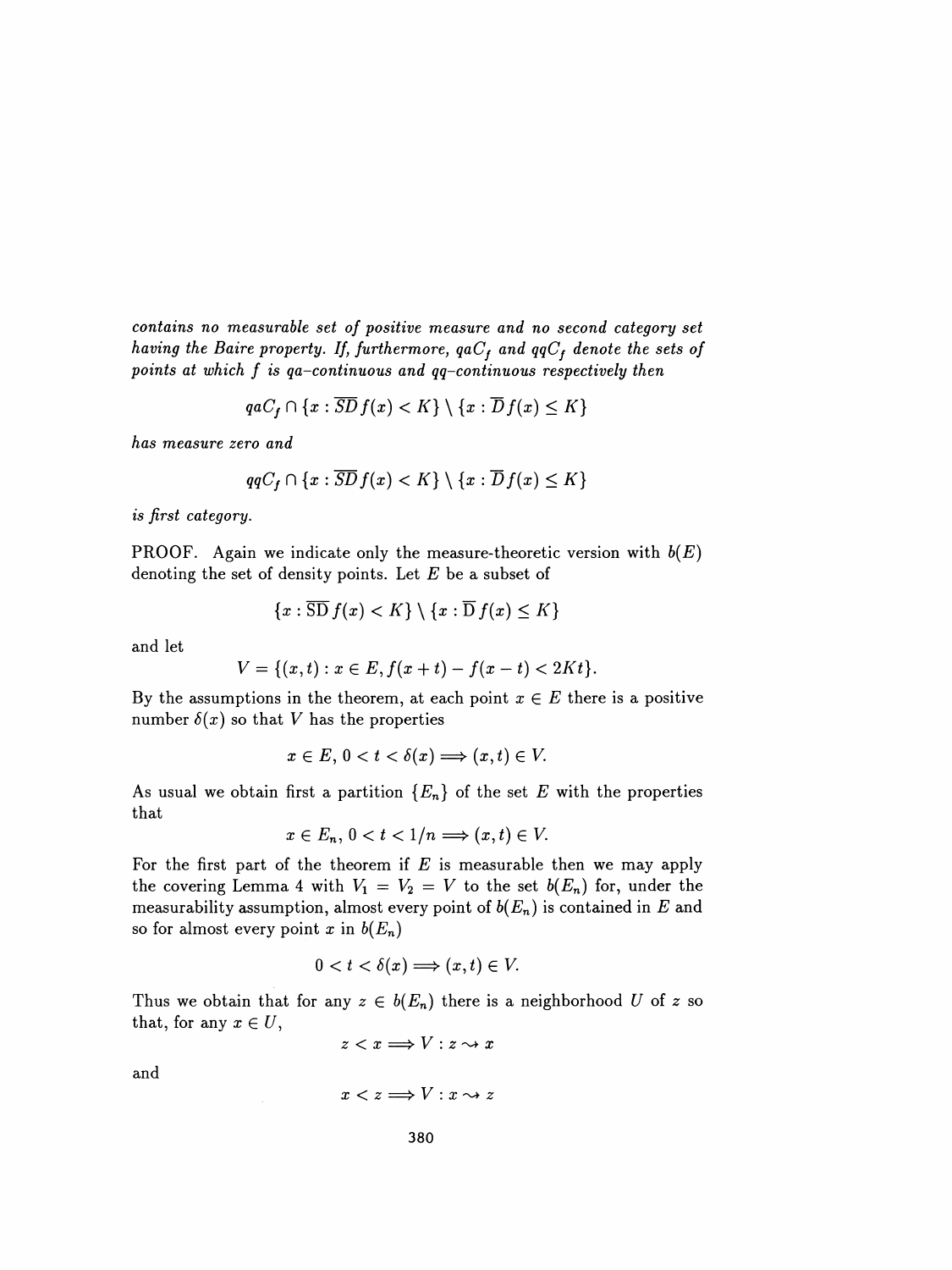by five reflections in V. But each pair  $(s, t) \in V$  has  $f(s + t) - f(s - t) < 2Kt$ and this gives  $f(z) - f(x) < K(z - x)$  and  $f(y) - f(z) < K(y - z)$  for all  $x < z < y$  in U. Consequently

$$
\overline{\mathrm{D}}\,f(z)\leq K
$$

at each such point.

Thus the set  $b(E_n)$  is contained in the set  $\{x : \overline{D} f(x) \leq K\}$  while E is disjoint from that set. But  $E = \bigcup_{n=1}^{\infty} E_n$  so that

$$
b(E)\setminus \bigcup_{n=1}^\infty b(E_n)
$$

has measure zero. But we also have that  $E \setminus b(E)$  has measure zero and from this it follows that  $E$  itself must have measure zero as required.

 We turn now to the second part of the theorem. We drop the assumption that  $E$  is measurable and take  $E$  as the set

$$
\{x:\overline{\mathrm{SD}}\,f(x)
$$

Let z be a point in both  $b(E_n)$  and in qaC<sub>f</sub>. We have the conditions to apply the covering Lemma 3; therefore there is a positive number  $\delta$  so that for every point  $0 < |z - x| < \delta$  there is a set  $A_x$  having z as a point of density and for all  $a, b \in A_x$ ,

$$
a < x < z \Longrightarrow V : a \leadsto x
$$

and

$$
z
$$

by two reflections in V.

Once again this gives  $f(x) - f(a) < K(x - a)$  and  $f(y) - f(b) < K(y - b)$ for such points. But z is a point of qa-continuity of f so that since  $A_x$  has density 1 at z some sequences of points  $a_n > z > b_n$  in  $A_x$  can be found with  $f(a_n) \to f(z)$  and  $f(b_n) \to f(z)$ . Thus in almost the same manner as before we obtain

$$
D f(z) \leq K
$$

at each such point so we conclude in the usual fashion that the set  $E \cap \text{qaC}_f$ itself must have measure zero as required.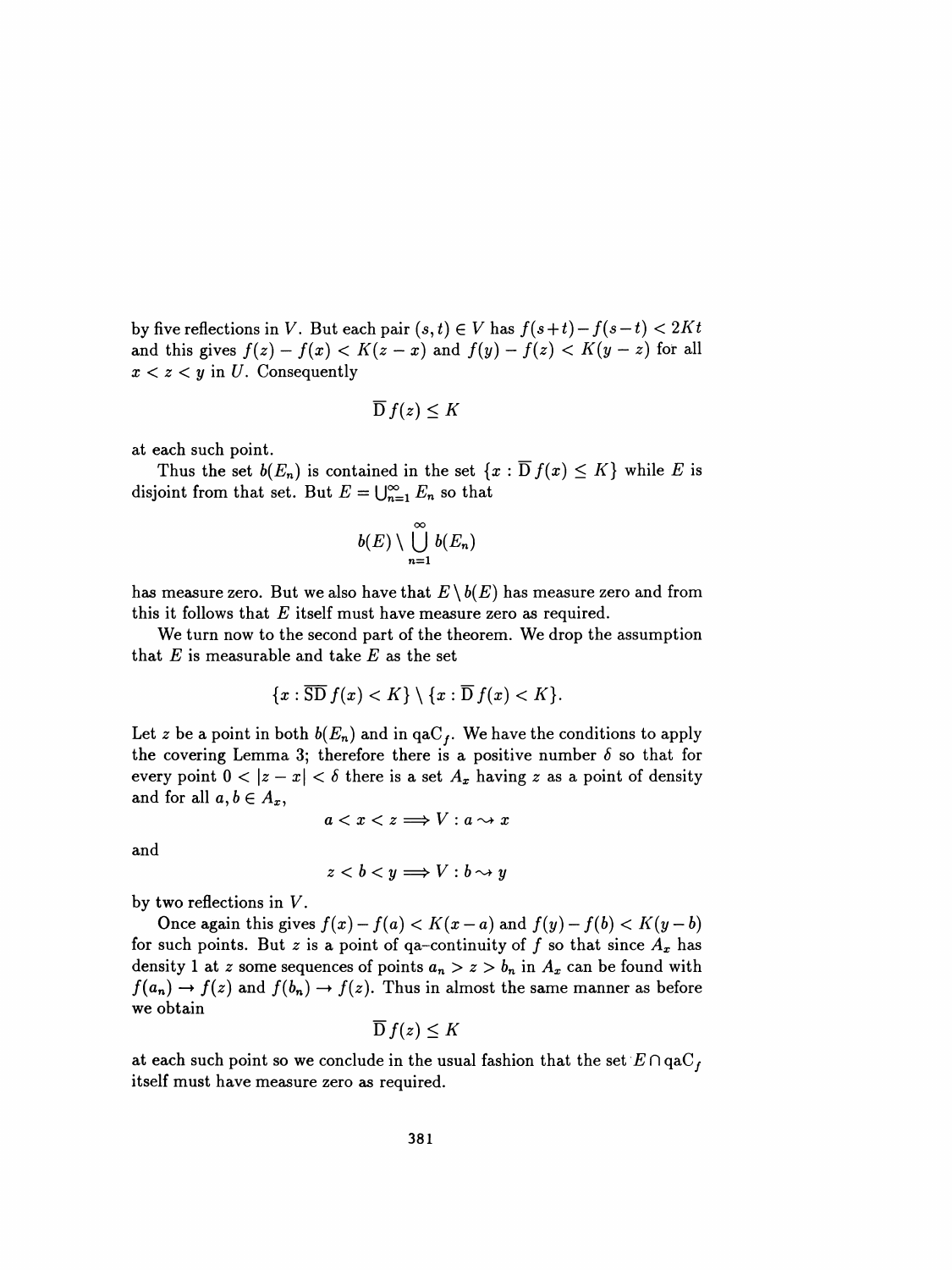# References

- [1] C. L. Belna. Symmetric continuity of real functions. Proc. American Math. Soc., 87:99-102, 1983.
- [2] C. L. Belna, M. J. Evans, and P. Humke. Symmetric monotonicity. Acta. Math. Acad. Sci. Hungar., 34:17-22, 1979.
- [3] A. M. Bruckner. Differentiation of Real Functions. Lecture Notes in Mathematics 659. Springer- Verlag, Berlin, 1978.
- [4] Z. Charzyński. Sur les fonctions dont la derivée symetrique est partout finie. Fund. Math., 21:214-225, 10931.
- [51 R. O. Davies. Symmetric sets are measurable. Real Analysis Exchange, 4:87-89, 1978/79.
- [6] The Editors. Query 37. Real Analysis Exchange, 3 no. 2:107, 1977/78.
- [7] F. M. Filipczak. Sur la structure de l'ensemble des points où une fonction n'admet pas de dérivée symétrique. Dissertationes Math., 130:1-49, 1976.
- [8] H. Fried. Über die symmetrische Steigkeit von Funktionen. Fund. Math., 29:134-137, 1937.
- [9] A. Khintchine. Recherches sur la structure des fonctions mesurables. Fund. Math., 9:212-279, 1927.
- [10] K. Kuratowski. Topology. Academic Press, London, 1966.
- [11] D. Preiss. A note on symmetrically continuous functions. Časopis Pest. Mat., 96:262-264, 1971.
- [12] D. Preiss and B. Thomson. The approximate symmetric integral, (sub mitted).
- [13] D. Preiss and B. Thomson. A symmetric covering theorem. Real Analysis Exchange, 14 no. 1:253-254, 1988/89.